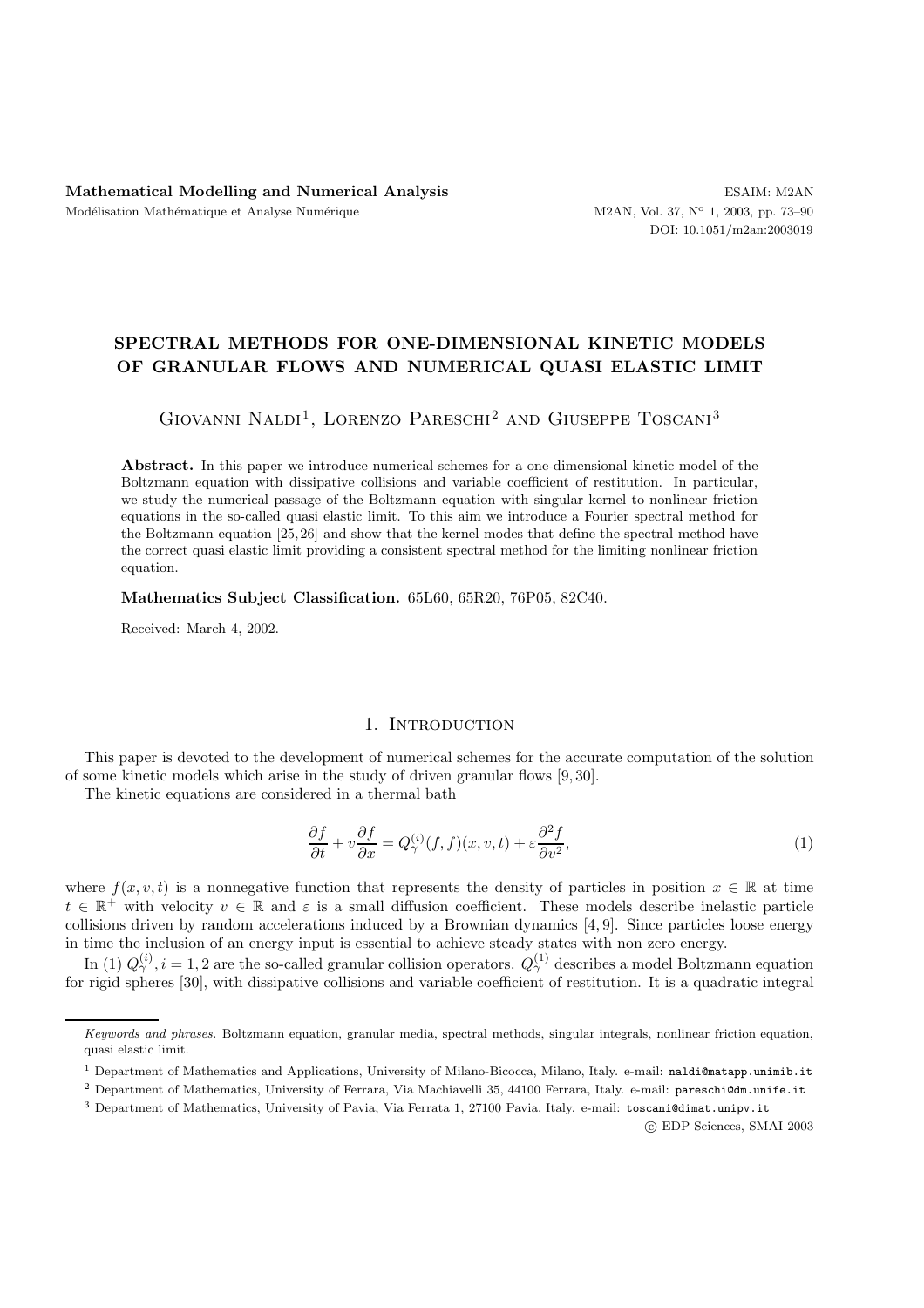#### 74 G. NALDI *ET AL.*

operator describing the change in the density function due to creation and annihilation of particles in binary collisions

$$
Q_{\gamma}^{(1)}(f,f) = \int_{\mathbb{R}} \int_{\mathbb{R}^{+}} \beta(\vartheta) \left\{ |v^{*} - w^{*}| \frac{1}{J} f(v^{*}) f(w^{*}) - |v - w| f(v) f(w) \right\} dw d\vartheta.
$$
 (2)

In (2),  $v^*(v, w)$  and  $w^*(v, w)$  are the pre-collisional velocities corresponding to v, w. On the contrary to what happens for perfectly elastic collisions, in this case we have to distinguish between pre- and post-collisional velocities. If we denote the post-collisional velocities with  $v'$  and  $w'$ , these are related to v and w by

$$
v' = \frac{1}{2}(v+w) + \frac{1}{2}(v-w)h; \quad w' = \frac{1}{2}(v+w) - \frac{1}{2}(v-w)h
$$
\n(3)

where  $h \in [0,1]$  represents the coefficient of restitution, *i.e.*  $v'-w'=h(v-w)$ . It is assumed that this coefficient depends on the relative velocity,

$$
h = h(|v - w|, \vartheta) = \frac{1}{1 + \vartheta |v - w|^{\gamma - 1}},
$$
\n(4)

while  $\beta(\vartheta)|v-w|$  is the associate collision kernel. Finally, in (2) J is the Jacobian of the transformation  $(v, w) \rightarrow (v', w')$ 

$$
J = J\left(\vartheta|v - w|^{\gamma - 1}\right) = h\left(\vartheta|v - w|^{\gamma - 1}\right)\left(1 - (\gamma - 1)\vartheta|v - w|^{\gamma - 1}h\left(\vartheta|v - w|^{\gamma - 1}\right)\right) \tag{5}
$$

 $J(\vartheta|v-w|^{\gamma-1})$  is nonnegative for all  $\gamma < 2$ .

 $Q_{\gamma}^{(2)}$  describes a nonlinear friction operator [30]. This operator reads

$$
Q_{\gamma}^{(2)}(f,f) = \frac{\lambda}{2} \frac{\partial}{\partial v} \left[ f(v,t) \int_{\mathbb{R}} |v - w|^{\gamma} (v - w) f(w,t) \, dw \right],\tag{6}
$$

where  $\lambda$  is a relaxation parameter, and  $-1 \leq \gamma < 2$ .

The Boltzmann operator (2) has been derived in [30] under the hypothesis that, when collections of grains are forced to flow, they may be in a regime in which they interact *via* near-instantaneous collisions [17]. This regime is known as *rapid granular flows* and is reminiscent of the dynamics of molecular gases. For systems composed by a large number of particles whose size is of a few microns, the kinetic description seems to be the natural one (see [1, 2, 15, 22] and the references therein). All the Boltzmann-like equations introduced so far, describe grains as partially inelastic rigid spheres. This choice relies in the physical hypothesis that the grains must be cohesionless, which implies the hard-sphere interaction only, and no long-range forces of any kind.

A fundamental role in dissipative collisions is played by the coefficient of restitution. Experimental works show that the coefficient of restitution depends on the relative velocity. The grains are close to be elastic for binary collisions with a small relative velocity, while they exhibit a certain degree of inelasticity when the relative velocity in the binary collision is high. This dependence has been made explicit in [30] by assuming (4), where the exponent  $\gamma$  characterizes the asymptotics of the restitution coefficient with respect to the relative velocity. This choice is the analogous of the classical case of viscoelastic spheres obtained by the Hertz equation [7, 28].

The variable  $\vartheta \in \mathbb{R}^+$  furnishes a measure of the degree of inelasticity of the collision. Purely elastic collisions are obtained for  $\vartheta = 0$ , while perfectly inelastic collisions correspond to  $\vartheta = +\infty$ . For any fixed value of the inelasticity parameter  $\vartheta$ ,  $\gamma > 1$  corresponds to grains that are close to be elastic for small relative velocity. Of course,  $\gamma$  < 1 gives the opposite phenomenon, namely the grains are close to be elastic for large relative velocities. We will refer to this case as the case of "anomalous" granular materials. To any collision the associate kernel is  $\beta(\vartheta)|v-w|$ , which takes into account both the rate function of the rigid spheres interactions, and the probability that collisions with a degree of inelasticity  $\vartheta$  occur.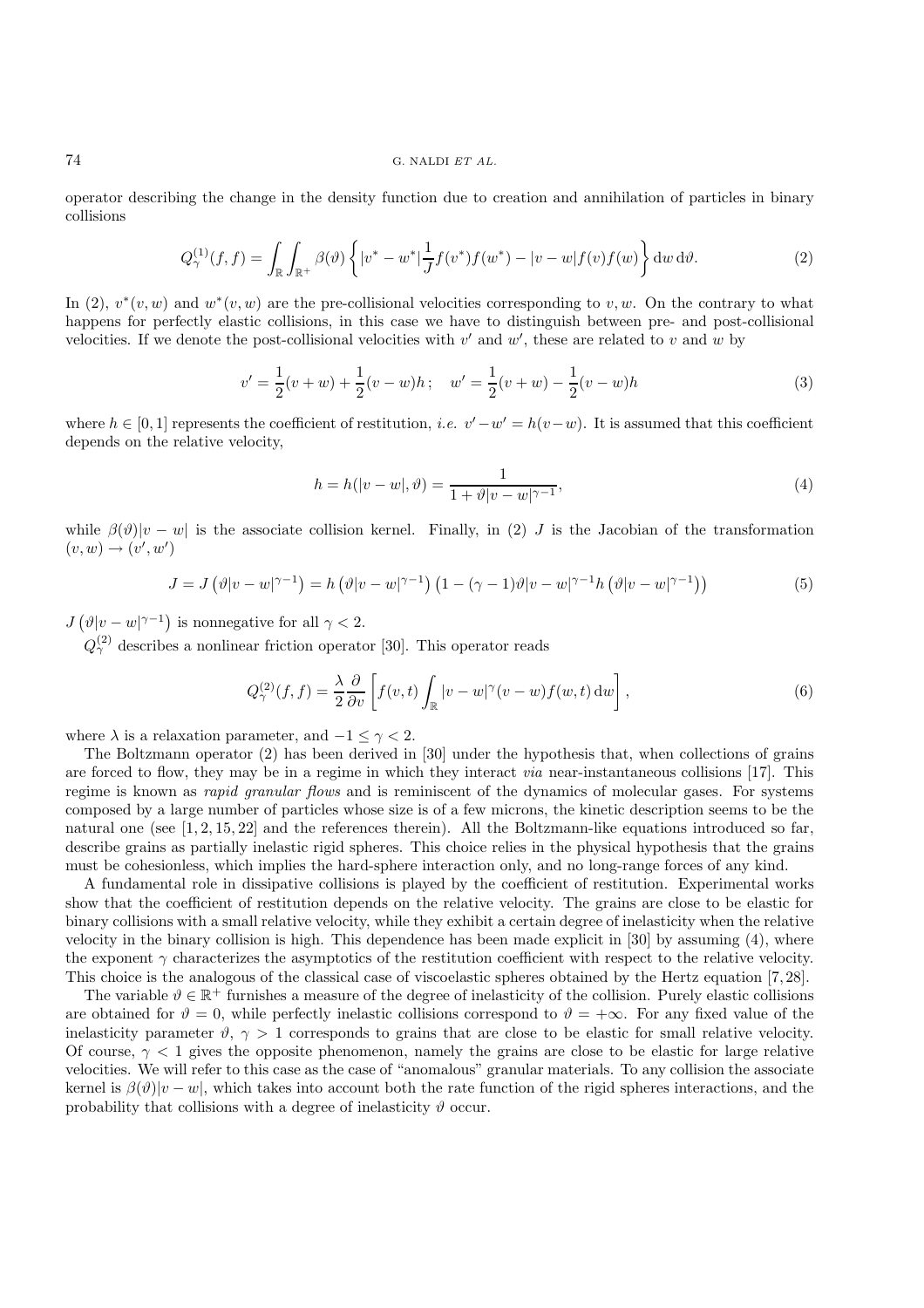For particular choices both of the function  $\beta$  and of the exponent  $\gamma$ , the collision operator (2) reduces to models which are present in the literature. If  $\gamma = 1$ , and  $\beta(\vartheta)$  equals the Dirac delta function  $\delta(\vartheta - (1 - q)/q)$ , where  $q < 1$  is a positive constant, we obtain the Boltzmann equation introduced in [1, 15, 22]. This equation considers the grains like rigid spheres, and has constant coefficient of restitution q.

In [22] McNamara and Young introduced and studied the nonlinear friction operator  $Q_1^{(2)}$ . The same operator was derived independently some year later in [1] in a suitable scaling limit from a one-dimensional system of N particles colliding inelastically.

The Boltzmann operator and the nonlinear friction operator are connected each other, through the so-called quasi elastic limit procedure [22, 30]. For a sequence of (singular) kernels  $\beta(\vartheta)$  concentrating on  $\vartheta = 0$ , the solution to the Boltzmann equation with restitution coefficient of exponent  $\gamma - 1$ , converges to the solution of nonlinear friction equation (6), with exponent  $\gamma$ .

Collisions of type (3) determine a loss of kinetic energy, given by

$$
{v'}^{2} + {w'}^{2} - (v^{2} + w^{2}) = -\frac{1}{2} (1 - h^{2}) (v - w)^{2}.
$$
 (7)

For real systems, we require that the total amount of energy transfer is finite. Since

$$
\frac{1}{2} (1 - h^2) (v - w)^2 \le \frac{\vartheta}{2} |v - w|^{1 + \gamma}, \tag{8}
$$

this corresponds to impose the condition

$$
\int_{\mathbb{R}^+} \beta(\vartheta)\vartheta \,d\vartheta < \infty. \tag{9}
$$

Condition (9) is satisfied even if the kernel  $\beta(\vartheta)$  has a singularity in  $\vartheta = 0$ . This singularity is taken in correspondence to the elastic collisions and when these collisions prevail (in a way we shall make precise in the next section) solutions to the Boltzmann equation converge towards solutions of the nonlinear friction equation. This asymptotic problem has many similarities with the grazing collision asymptotics of the Boltzmann equation, studied in recent years. There, a noticeable amount of theoretical results [12, 13, 18, 33, 34] concerned with the limiting process involved, has been obtained.

As in the grazing collision asymptotics, the usual numerical resolution methods for the Boltzmann equation, either of probabilistic type [3, 23] as well as of deterministic type [8, 29], can not be used in this context. These methods are in fact based on *cutting off* the small values of the elasticity coefficient so that β becomes integrable. As the cut-off parameter becomes smaller, the computational cost of these methods increases dramatically so that they are unable to treat in practice the non cut-off problem. Only recently, some numerical efforts to solve non cut-off situations for Boltzmann-like equations have been investigated numerically using Monte Carlo methods in [6, 14] and using finite element methods in [21].

A different approach, based on a Fourier spectral method, has been introduced in [25, 26]. The advantage of this method is that no cut-off assumptions are necessary and that the whole structure of the collisional operator (in practice all the information characterizing the kinetic equation) is contained into a series of kernel modes. The numerical passage to the Landau equation in the grazing collision asymptotics has been studied in this way in [27].

Here, we consider this spectral method in the case of the granular singular one-dimensional Boltzmann collisional operator (2), by showing that the corresponding kernel modes are well-defined for any kernel with singularity satisfying (9). The main result here is that these kernel modes converge (in the quasi elastic limit) to the corresponding kernel modes of the nonlinear friction equation and that the spectral method is uniformly accurate with respect to the parameter describing the quasi elastic limit.

We remark here two interesting characteristics of our analysis. First, on the contrary to what happens for the classical Boltzmann equation, where the spectral method is applicable only in more than one-dimension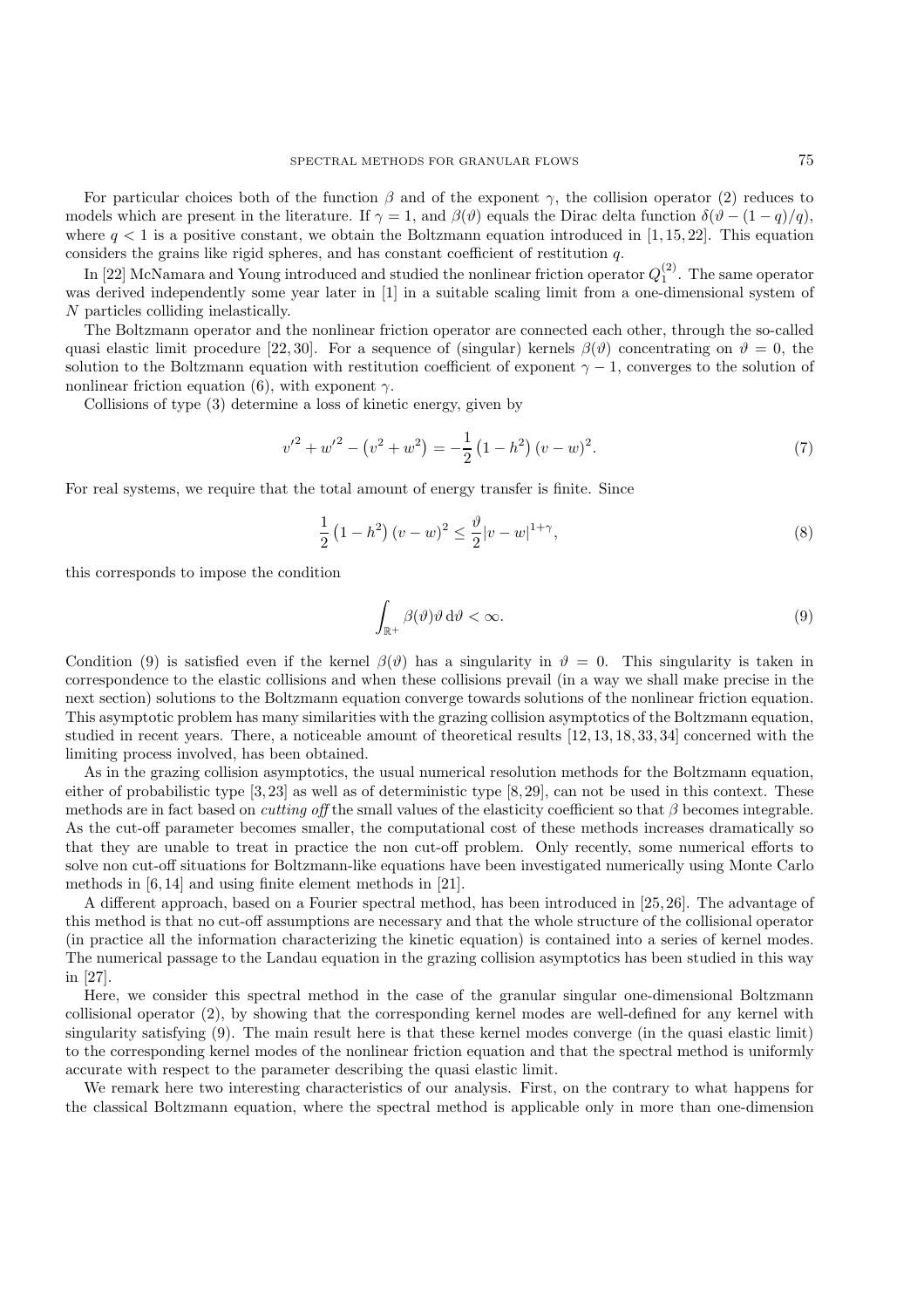of the velocity variable, the method is applicable in dimension one. Second, since dissipative models like (1) with  $\varepsilon = 0$  are such that any solution corresponding to an initial distribution which is compactly supported remains compactly supported, the spectral method does not introduce additional approximations on the tails of the distribution.

We briefly discuss the organization of the paper. Section 2 is devoted to recall some mathematical and physical properties of the equations and to present the precise formulation of both the fluid and quasi elastic limits. Section 3 deals with the derivation of the spectral projection of the singular dissipative Boltzmann equation. The quasi elastic limit of the kernel modes is contained in Section 4. Finally numerical experiments and some final considerations are contained in Sections 5 and 6.

## 2. Mathematical and physical preliminaries

In this section, we briefly recall the mathematical and physical background both of the dissipative Boltzmann and nonlinear friction equations. The main part of our analysis will be devoted to the space homogeneous equation

$$
\frac{\partial f}{\partial t} = Q_{\gamma}^{(i)}(f, f)(x, v, t) + \varepsilon \frac{\partial^2 f}{\partial v^2}.
$$
\n(10)

It is well-known, in fact, that by the standard splitting algorithm we may consider separately the transport

$$
\frac{\partial f}{\partial t} + v \frac{\partial f}{\partial x} = 0,\tag{11}
$$

and the relaxation given by (10).

The long-time behavior of (10) with  $i = 2$  and  $\gamma > 0$  has been deeply investigated in [10]. In this paper, by means of suitable generalization of logarithmic Sobolev inequalities and mass transportation inequalities, exact rates of convergence to equilibrium have been derived. The case  $i = 2$ , with  $\varepsilon = 0$  has been recently studied in [20] for the whole range of the parameter γ. The pure nonlinear friction case (with  $\varepsilon = 0$ ) is of independent interest since in this case there exist similarity solutions (homogeneous cooling states). The analysis of [20] showed that these equations split naturally into two classes, depending whether their similarity solutions (homogeneous cooling states) extinguish or not in finite time. For both classes, uniqueness of the solution has been shown by proving decay to zero in the Vasershtein metric [19, 32] of any two solutions with the same mass and mean velocity. Furthermore, if the similarity solution extinguishes in finite time (which is the case corresponding to  $\gamma < 0$ , it has been proven that any other solution with initially bounded support extinguishes in finite time, and explicit upper bounds for the life-time of the solution in terms of the length of the support have been computed. These results are applicable in our context, since they allow to establish rigorous relationships between the case  $\varepsilon = 0$  and the case  $\varepsilon > 0$ . In the sequel, we will briefly recall the notion of weak solution to equation  $(10)$ , as well as the main results of  $[20, 30]$ , which constitute the starting point of our approximation method.

Denote by  $\mathcal{M}_0$  the space of all probability measures in  $\mathbb R$  and by

$$
\mathcal{M}_{2p} = \left\{ \mu \in \mathcal{M}_0 : \int_{\mathbb{R}} v^{2p} \mu(\mathrm{d}v) < +\infty, p \ge 0 \right\},\tag{12}
$$

the space of all Borel probability measures of finite momentum of order 2p, equipped with the topology of the weak convergence of the measures. Let us define with  $\langle \cdot, \cdot \rangle$  the inner product in  $L_1(\mathbb{R})$ . By a weak solution of the initial value problem for equation (10), case  $i = 1$ , corresponding to the initial distribution  $\mu_0(v) \in M_2$  we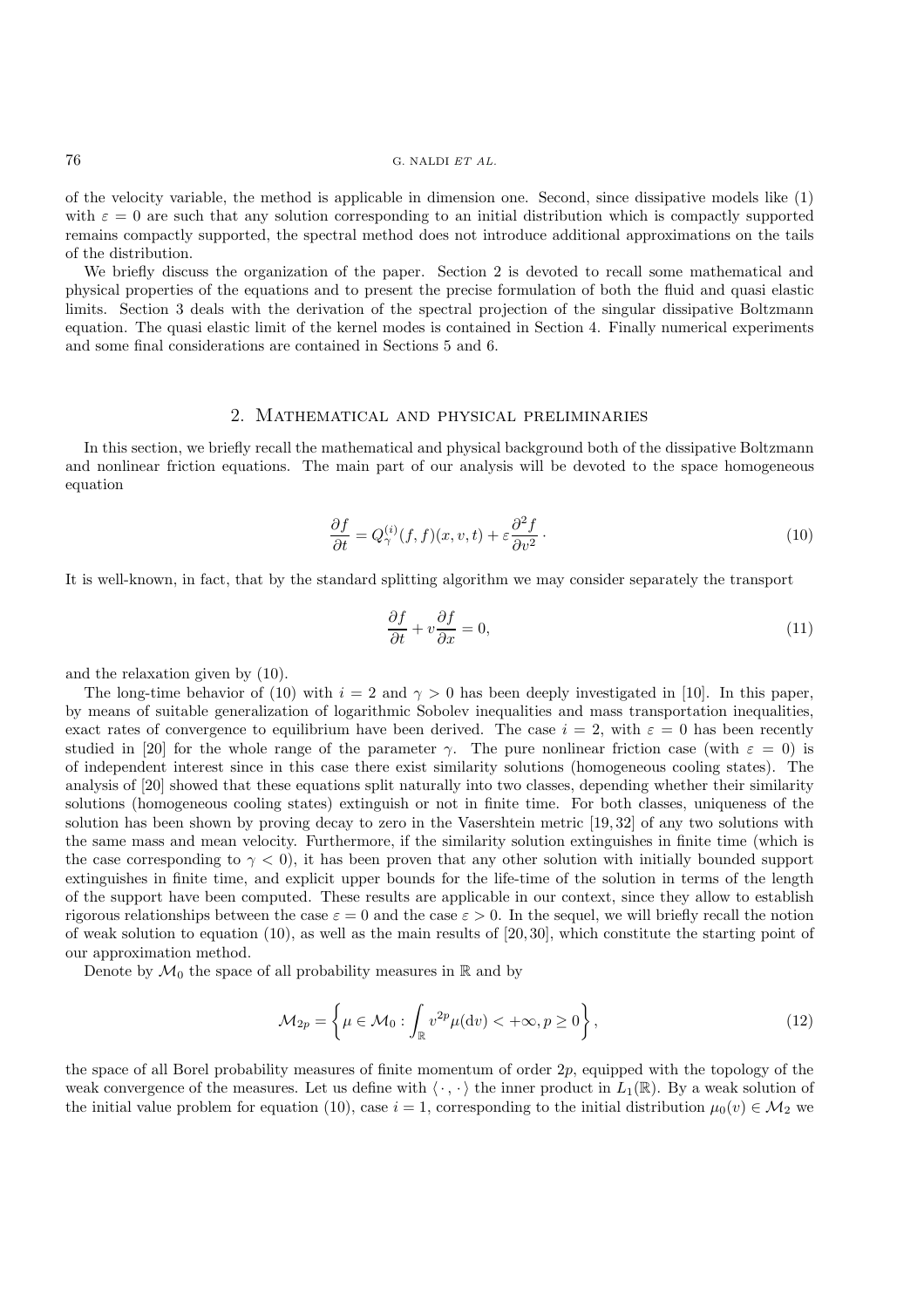shall mean any distribution function  $\mu \in C^1(\mathbb{R}^+_t, \mathcal{M}_2)$  satisfying

$$
\frac{d}{dt} \int_{\mathbb{R}} \varphi(v) \mu(dv, t) = \langle Q_{\gamma}^{(1)}(\mu), \varphi \rangle
$$
\n
$$
= \frac{1}{2} \int_{\mathbb{R}^{+}} d\vartheta \, \beta(\vartheta) \int_{\mathbb{R}^{2}} |v - w| \left[ \varphi(v') + \varphi(w') - \varphi(v) - \varphi(w) \right] \mu(dv, t) \mu(dw, t)
$$
\n
$$
+ \varepsilon \int_{\mathbb{R}} \varphi''(v) \mu(dw, t)
$$
\n(13)

for  $t > 0$  and all  $\varphi \in C^2(\mathbb{R})$ , and such that for all  $\varphi \in C^2(\mathbb{R})$ 

$$
\lim_{t \to 0} \int_{\mathbb{R}} \varphi(v) \mu(\mathrm{d}v, t) = \int_{\mathbb{R}} \varphi(v) \mu_0(\mathrm{d}v). \tag{14}
$$

Analogously, by a weak solution of the initial value problem for equation (10), case  $i = 2$ , corresponding to the initial distribution  $\mu_0(v) \in \mathcal{M}_2$  we shall mean any distribution function  $\mu \in C^1(\mathbb{R}^+_t, \mathcal{M}_2)$  satisfying

$$
\frac{d}{dt} \int_{\mathbb{R}} \varphi(v) \mu(dv, t) = -\frac{\lambda}{2} \int_{\mathbb{R}^2} |v - w|^\gamma (v - w) \varphi'(v) \mu(dv, t) \mu(dw, t) + \varepsilon \int_{\mathbb{R}} \varphi''(v) \mu(dv, t) \n- \frac{\lambda}{4} \int_{\mathbb{R}^2} |v - w|^\gamma (v - w) [\varphi'(v) - \varphi'(w)] \mu(dv, t) \mu(dw, t) + \varepsilon \int_{\mathbb{R}} \varphi''(v) \mu(dw, t) \tag{15}
$$

for  $t > 0$  and all  $\varphi \in C^2(\mathbb{R})$ , and such that for all  $\varphi \in C^2(\mathbb{R})$  (14) is satisfied.

Then, choosing  $\varphi(v)=1$ , v into (13), (15) shows that for  $i = 1, 2$  both the mass

$$
\rho(x,t) = \int_{\mathbb{R}} f(x, v, t) \, dv,
$$

and the momentum

$$
u(x,t) = \int_{\mathbb{R}} v f(x, v, t) \, dv,
$$

are conserved in time. Choosing now  $\varphi(v) = v^2$  and  $\varepsilon = 0$  shows that the energy

$$
E(x,t) = \int_{\mathbb{R}} v^2 f(x,v,t) dv,
$$

is dissipated by the purely granular models. Different functionals which decrease along the solution to (10),  $i = 2$ , were considered in [10]. The steady state when  $\varepsilon = 0$  equals the Dirac delta function  $\delta(v)$ , and corresponds to concentration, whereas when  $\varepsilon > 0$  is a smooth function that exhibits strong deviations from classical Gaussian distributions (see [9] and the references therein for more details). On the contrary to the Boltzmann equation [5], the nonlinear friction equation (with  $\varepsilon = 0$ ) has a similarity solution of given mass for all values of the parameter  $\gamma$  [30]. This solution is the combination of two Dirac masses located symmetrically with respect to the origin

$$
g_s(v,t) = \frac{1}{2}\delta\left(\frac{v}{\alpha(t)} + \left(\frac{1}{\lambda 2^{\gamma-1}}\right)^{1/\gamma}\right) + \frac{1}{2}\delta\left(\frac{v}{\alpha(t)} - \left(\frac{1}{\lambda 2^{\gamma-1}}\right)^{1/\gamma}\right),\tag{16}
$$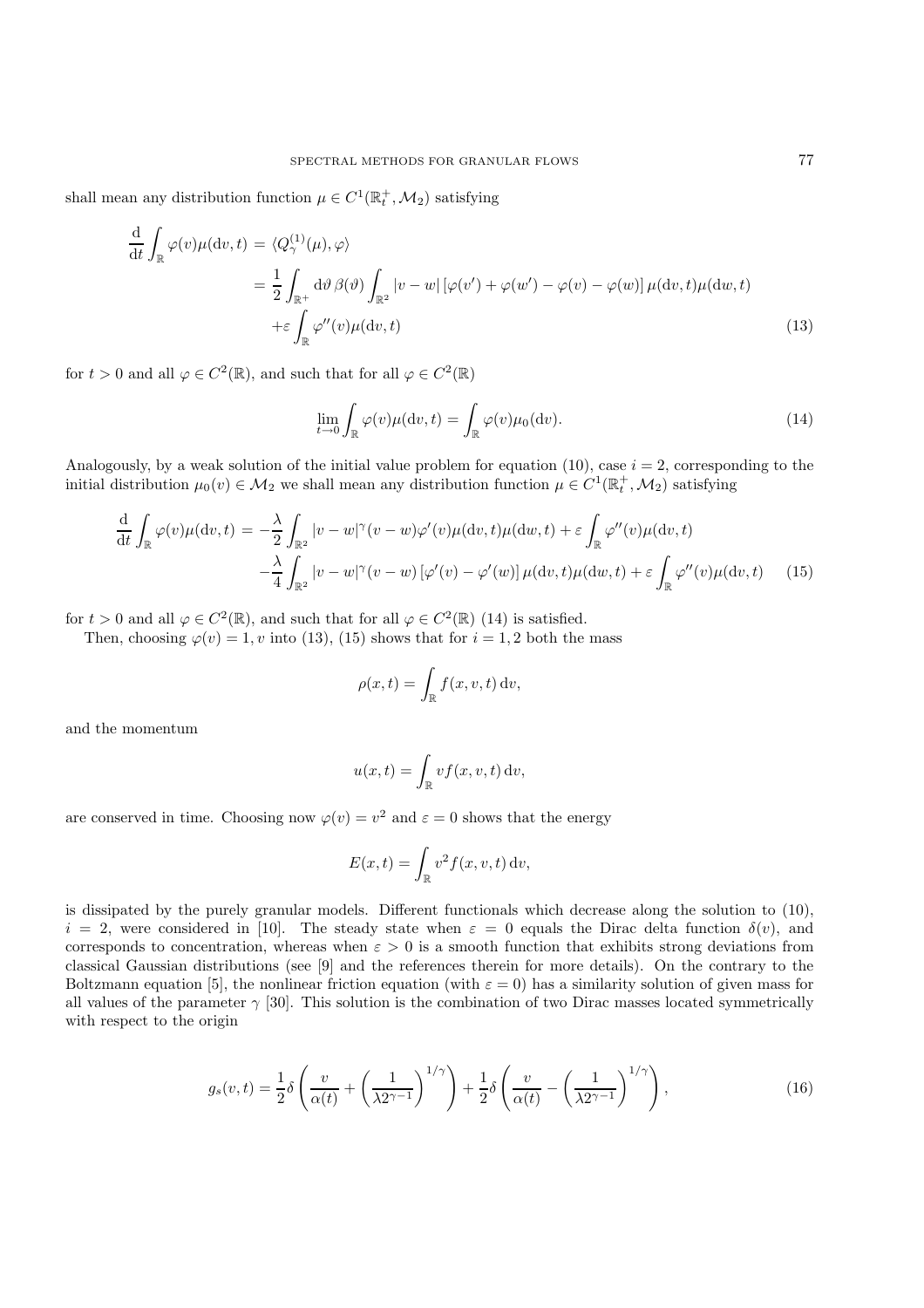where  $\alpha(t)$  is given by

$$
\alpha(t) = \left(\frac{1}{1+\gamma t}\right)_+^{\frac{1}{\gamma}}, \quad -1 \le \gamma \le 2, \ \gamma \ne 0.
$$

We denoted by  $f_{+}$  the positive part of the function f. This solution is also called a homogeneous cooling state.

The *quasi elastic asymptotic* of the Boltzmann equation consists in letting the rate function  $\beta(\vartheta)$  of the restitution coefficient in (2) concentrate on the singularity in such a way that total amount of energy transfer stays bounded. To be precise, we give the following:

**Definition 2.1.** Let  $(\beta_n(\vartheta))_{n>1}, \vartheta \in \mathbb{R}^+$ , be a sequence of kernel functions. We say that  $(\beta_n)$  concentrate on elastic collisions if

- (i) For all n,  $\beta_n(\vartheta)$  have a non integrable singularity at the point  $\vartheta = 0$ .
- (ii)  $\beta_n(\vartheta)\vartheta^2 \in L^1(\mathbb{R}^+).$
- (iii)

$$
\lim_{n \to \infty} \int_{\mathbb{R}^+} \beta_n(\vartheta) \vartheta \, d\vartheta = \lambda < \infty. \tag{17}
$$

The main results of [30] can then be stated as follows:

**Theorem 2.2.** Let the nonnegative initial measure  $\mu_0 \in M_p$ , where  $p > 1 + 2\gamma$  if  $\gamma > 1$ , and  $p > 3$  if  $\gamma < 1$ . *Then, if*  $-1 \leq \gamma < 2$ *, and*  $\beta$  *satisfies condition (9), the initial value problem for (10), i = 1 and*  $\varepsilon = 0$ *, has a solution that satisfies (13) and (14). This solution conserves mass and momentum, while the energy is non increasing with time. Moreover, let*  $(\beta_n(\vartheta))_{n>1}, \vartheta \in \mathbb{R}^+$ , *be a sequence of rate functions concentrating to zero in the sense of Definition 2.1. Then, for all*  $t > 0$ *, the solutions*  $(\mu_n(\text{d}v, t))$  *to the dissipative Boltzmann equation converge, up to extraction of a subsequence, to a measure*  $\mu(\mathrm{d}v, t)$  *that is a weak solution of the nonlinear friction equation (10),*  $i = 2$  *and*  $\varepsilon = 0$ *. Finally, the support of the initial measure*  $\mu_0$  *is non increasing with time.* 

A direct consequence of the previous theorem is that the energy decays to zero as time goes to infinity. This implies, at least when the energy is finite, that the unique possible steady state is the concentration. For recent results about the steady state with  $\varepsilon \neq 0$  we refer to [9].

The recent analysis of [20] shows that the weak solution of (10),  $i = 2$ , is unique. This analysis can be easily extended to prove that the solution to (15) with  $\varepsilon \ll 1$  is close to the solution to (15) with  $\varepsilon = 0$ , uniformly in time. To this aim, let us recall that on  $\mathcal{M}_p$ ,  $p \geq 2$  one can consider several types of metrics. One of these metrics is known as the Vasershtein distance [19,32]. Given any measure  $\mu \in M_p$ , let us define, for  $v \in \mathbb{R}$ ,  $F(v) = \int_{w \leq v} \mu(dw)$ . Let  $F^{-1}(w) = \inf\{v : F(v) > w\}$  denote the pseudo inverse function of the distribution function  $\overline{F}(v)$ . The Vasershtein distance between  $\mu$  and  $\nu$  can be rewritten as the  $L^2$ -distance of the pseudo inverse functions  $F^{-1}$  and  $G^{-1}$ , where  $G(v) = \int_{w \le v} \nu(dw)$ 

$$
d(\mu, \nu) = d(F, G) = \left(\int_0^1 \left[F^{-1}(\rho) - G^{-1}(\rho)\right]^2 d\rho\right)^{1/2}.
$$
 (18)

The result of [20] can be resumed as follows:

**Theorem 2.3.** Let  $\mu(\mathrm{d}v, t), \nu(\mathrm{d}v, t) \in C^1(\mathbb{R}^+_t, \mathcal{M}_2)$  be two solutions to the initial value problem for equa*tion (10),*  $i = 2$  *and*  $\varepsilon = 0$ *, corresponding to the initial distributions*  $\mu_0(\mathrm{d}v), \nu_0(\mathrm{d}v) \in M_2$ *, respectively. Then, if*  $0 < \gamma < 2$ , the Vasershtein distance of  $\mu(\mathrm{d}v, t)$  and  $\mu(\mathrm{d}v, t)$  is monotonically decreasing with time, and the *following decay holds*

$$
\frac{\mathrm{d}}{\mathrm{d}t}d(\mu(t), \nu(t)) \le -\frac{\lambda}{2\gamma}d(\mu(t), \nu(t))^{1+\gamma}.\tag{19}
$$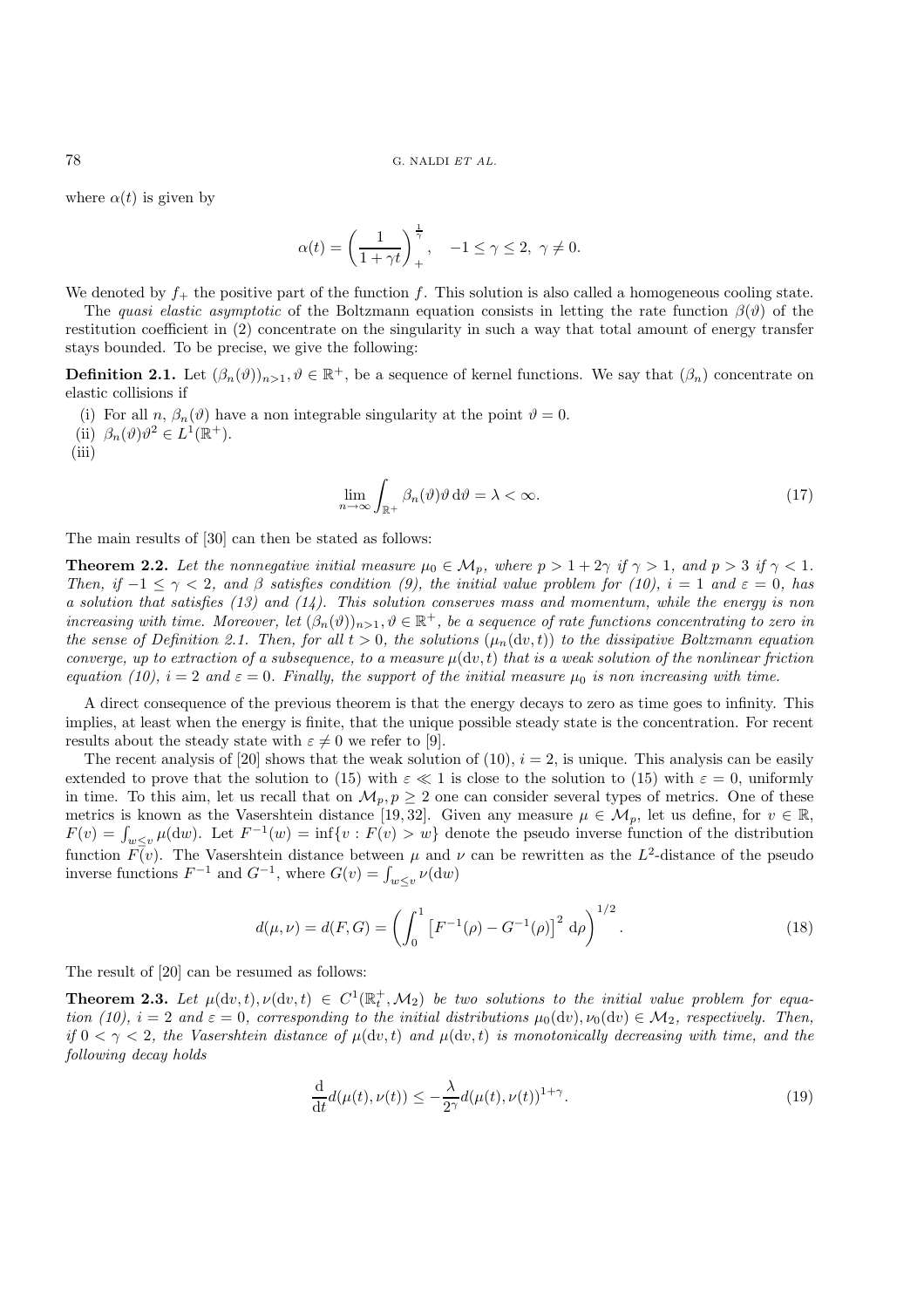*Moreover, if*  $-1 < \gamma < 0$  *and the initial distribution*  $\mu_0(\mathrm{d}v)$  *has bounded support,* Supp $(\mu_0) = L < \infty$ *, the support of the solution decays to zero in finite time, and the following bound holds*

$$
\operatorname{Supp}(\mu(\mathrm{d}v,t)) \le \left[ \operatorname{Supp}(\mu_0)^{|\gamma|} - \frac{|\gamma|}{2^{|\gamma|}} t \right]_+^{\frac{1}{|\gamma|}}.\tag{20}
$$

*Furthermore, if both the initial distributions*  $\mu_0(\mathrm{d}v)$ ,  $\nu_0(\mathrm{d}v) \in \mathcal{M}_2$ , have bounded supports, the Vasershtein *distance of*  $\mu(\mathrm{d}v, t)$  *and*  $\mu(\mathrm{d}v, t)$  *decays to zero at finite time, and the following time-decay holds* 

$$
d(\mu(t), \nu(t)) \le d(\mu_0, \nu_0) \left[ 1 - \frac{|\gamma|}{(2L)^{|\gamma|}} t \right]_+^{\frac{1}{2}(\frac{1}{|\gamma|} - 1)}, \tag{21}
$$

*where* L *denotes the maximum of the supports.*

Let us denote with  $\mu_{\epsilon}(dv, t)$  the solution to (15), and let  $\mu(dv, t)$  denote the solution to (15) corresponding to  $\varepsilon = 0$ . Making use of the bound (19), we obtain:

**Corollary 2.1.** Let  $\mu_{\varepsilon}(\mathrm{d}v, t), \mu(\mathrm{d}v, t) \in C^{1}(\mathbb{R}_{t}^{+}, \mathcal{M}_{2})$  be the solutions to the initial value problem for equa*tion (10),*  $i = 2$ , corresponding to the same initial distribution  $\mu_0(\mathrm{d}v) \in M_2$ . Then, if  $0 < \gamma < 2$ , the *Vasershtein distance of*  $\mu_{\varepsilon}$ (dv, t) *and*  $\mu$ (dv, t) *is uniformly bounded in time, and the following bound holds* 

$$
d(\mu_{\varepsilon}(t), \mu(t)) \le \left(\frac{2^{\gamma}}{\lambda} \varepsilon\right)^{2/(2+\gamma)}.
$$
\n(22)

*Proof.* Let us recall that, if  $f(v, t)$  satisfies (10),  $i = 2$ , through a simple computation involving differential calculus the pseudo inverse function  $F^{-1}(\rho)$  satisfies

$$
\frac{\partial F^{-1}(\rho,t)}{\partial t} = -\frac{1}{f(v,t)} \frac{\partial F^{-1}(v,t)}{\partial t} \Big|_{v=F^{-1}(\rho,t)}
$$
\n
$$
= -\lambda \int_0^1 \left| F^{-1}(\rho) - F^{-1}(p) \right|^\gamma \left( F^{-1}(\rho) - F^{-1}(p) \right) dp - \varepsilon \frac{\partial}{\partial \rho} \left( \frac{1}{\frac{\partial F^{-1}(\rho)}{\partial \rho}} \right). \tag{23}
$$

Hence, if  $q(v, t)$  satisfies (10),  $i = 2$ , with  $\varepsilon = 0$ , we obtain from (19)

$$
\frac{d}{dt}d(F,G)^2 = \frac{d}{dt}\int_0^1 \left[F^{-1}(\rho) - G^{-1}(\rho)\right]^2 d\rho
$$
\n
$$
= 2\int_0^1 \left[F^{-1}(\rho) - G^{-1}(\rho)\right] \left(\frac{\partial}{\partial t}F^{-1}(\rho) - \frac{\partial}{\partial t}G^{-1}(\rho)\right) d\rho
$$
\n
$$
\leq -\frac{\lambda}{2^{\gamma-1}}d(F(t), G(t))^{(2+\gamma)} - 2\varepsilon \int_0^1 \left[F^{-1}(\rho) - G^{-1}(\rho)\right] \frac{\partial}{\partial \rho} \left(\frac{1}{\frac{\partial F^{-1}(\rho)}{\partial \rho}}\right) d\rho. \tag{24}
$$

Integrating by parts the last integral we get

$$
-\int_0^1 \left[ F^{-1}(\rho) - G^{-1}(\rho) \right] \frac{\partial}{\partial \rho} \left( \frac{1}{\frac{\partial F^{-1}(\rho)}{\partial \rho}} \right) d\rho = \int_0^1 \frac{\partial}{\partial \rho} \left( \left[ F^{-1}(\rho) - G^{-1}(\rho) \right] \right) \frac{1}{\frac{\partial F^{-1}(\rho)}{\partial \rho}} d\rho
$$

$$
= \int_0^1 \left( 1 - \frac{\frac{\partial G^{-1}(\rho)}{\partial \rho}}{\frac{\partial F^{-1}(\rho)}{\partial \rho}} \right) d\rho \le 1.
$$
 (25)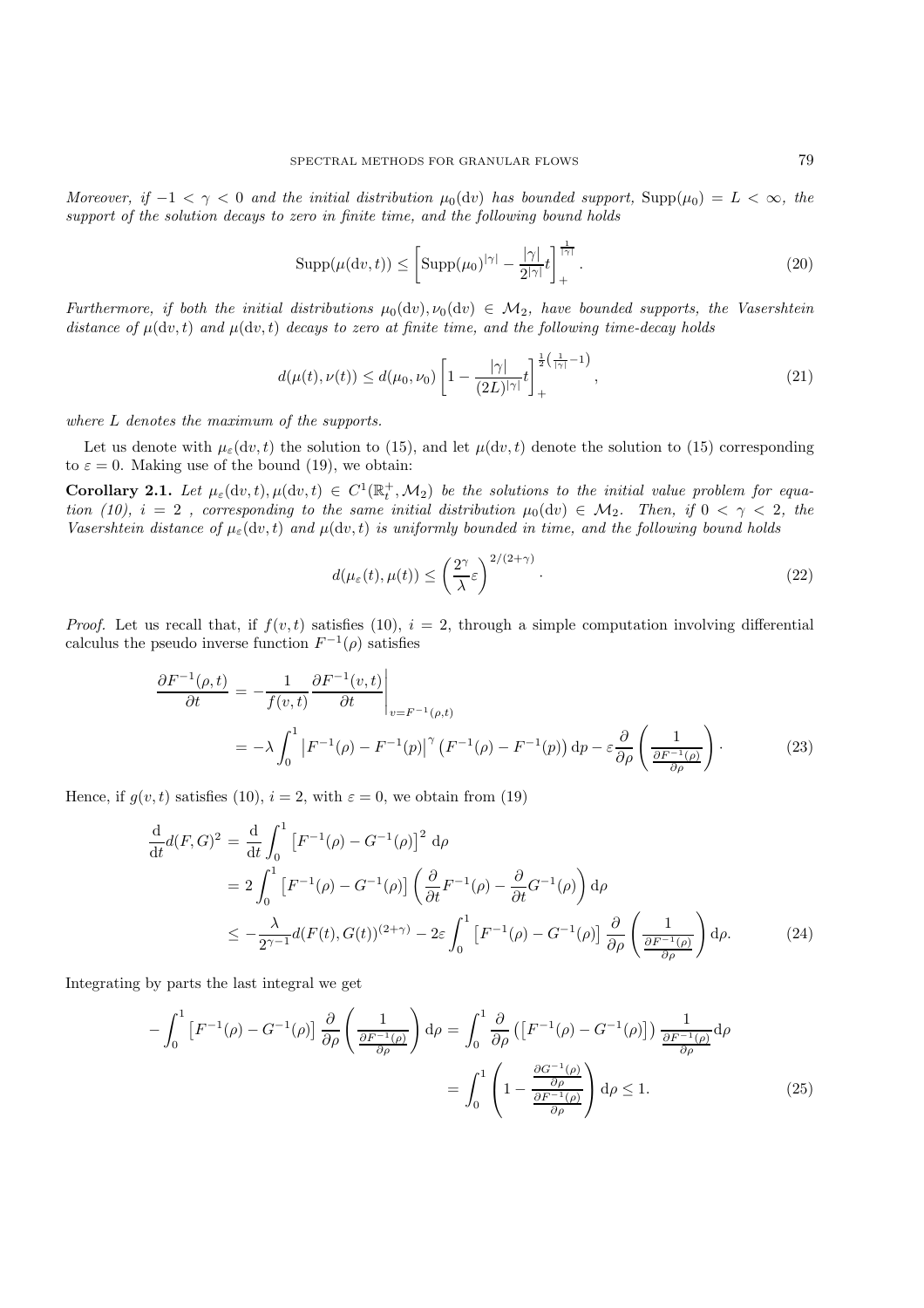Indeed, the boundary term is equal to zero, due to the fact that

$$
\left(\frac{\partial F^{-1}(\rho)}{\partial \rho}\right)^{-1} = f(F^{-1}(\rho)) = 0 \quad \text{if } \rho = 0, 1.
$$
 (26)

Moreover we deduce from (26) the non negativity of the derivatives of  $F^{-1}(\rho)$  and  $G^{-1}(\rho)$ . Thus we showed that the distance  $d(F, G)$  satisfies the differential inequality

$$
\frac{\mathrm{d}}{\mathrm{d}t}d(F,G)^2 \le -\frac{\lambda}{2^{\gamma-1}}d(F(t),G(t))^{2+\gamma} + 2\varepsilon. \tag{27}
$$

Let  $D$  solve

$$
-\frac{\lambda}{2^{\gamma-1}}D^{2+\gamma} + 2\varepsilon = 0.
$$

Then, if  $d(F_0, G_0) \leq D$ , we conclude from (27) that the maximum value for  $d(F, G)$  can not overcome D. This concludes the proof.  $\Box$ 

At present, we are not able to prove analogous result for the Boltzmann equation, even if we have numerical evidence of it. Corollary 2.1 is at the basis of the spectral scheme we will introduce in the next section. It guarantees that we can treat numerically convergence to equilibrium (which in this case is the Dirac delta function), simply by adding a small diffusion. Grace to the previous result, we have a control of the error (in Vasershtein metric) uniformly in time. Using previous results on the equivalence of this metric with other more usual metrics [31], we can easily obtain a control of the error in terms of Fourier transforms.

#### 3. The spectral scheme

In this section we derive the Fourier spectral method for the non cut-off Boltzmann equation following [25,26]. To simplify notations, we will consider here only absolutely continuous measures  $\mu$ , so that we can write, for  $f \in L_1^+(\mathbb{R})$ ,  $\mu(\mathrm{d}v, t) = f(v, t) \mathrm{d}v$ . The general case can be treated in the same way.

Let us consider the weak form of the equation (10)

$$
\langle \partial_t f, \varphi \rangle = \langle Q^{(1)}_{\gamma}(f, f), \varphi \rangle + \varepsilon \langle \partial_{vv} f, \varphi \rangle
$$
  
= 
$$
\int_{\mathbb{R}^+} \beta(\vartheta) \int_{\mathbb{R}^2} |v - w| [\varphi(v') - \varphi(v)] f(v, t) f(w, t) \, dw \, d\vartheta \, dv + \varepsilon \int_{\mathbb{R}} \varphi''(v) f(v) \, dv
$$
 (28)

for  $t > 0$  and all test functions  $\varphi$ .

A simple change of variables permits to write  $\langle Q_{\gamma}^{(1)}(f,f), \varphi \rangle$  in the form

$$
\langle Q_{\gamma}^{(1)}(f,f),\varphi\rangle = \int_{\mathbb{R}^{+}} \beta(\vartheta) \int_{\mathbb{R}^{2}} |q| [\varphi(v+q^{+}) - \varphi(v)] f(v,t) f(v+q,t) \,dq \,d\vartheta \,dv \tag{29}
$$

where  $q = w - v$  is the relative velocity, and the vectors  $q^+$  and  $q^-$  that define the collisional velocities are given by

$$
q^{+} = \frac{q}{2} \left( 1 + \frac{1}{1 + \vartheta |q|^{\gamma - 1}} \right), \quad q^{-} = \frac{q}{2} \left( 1 - \frac{1}{1 + \vartheta |q|^{\gamma - 1}} \right).
$$
 (30)

Note that the possibility to integrate the collision operator over the relative velocity is essential in the derivation of the method. We consider now an initial density function  $f_0(v)$  with compact support Supp $(f_0(v)) \subset [-R, R]$ .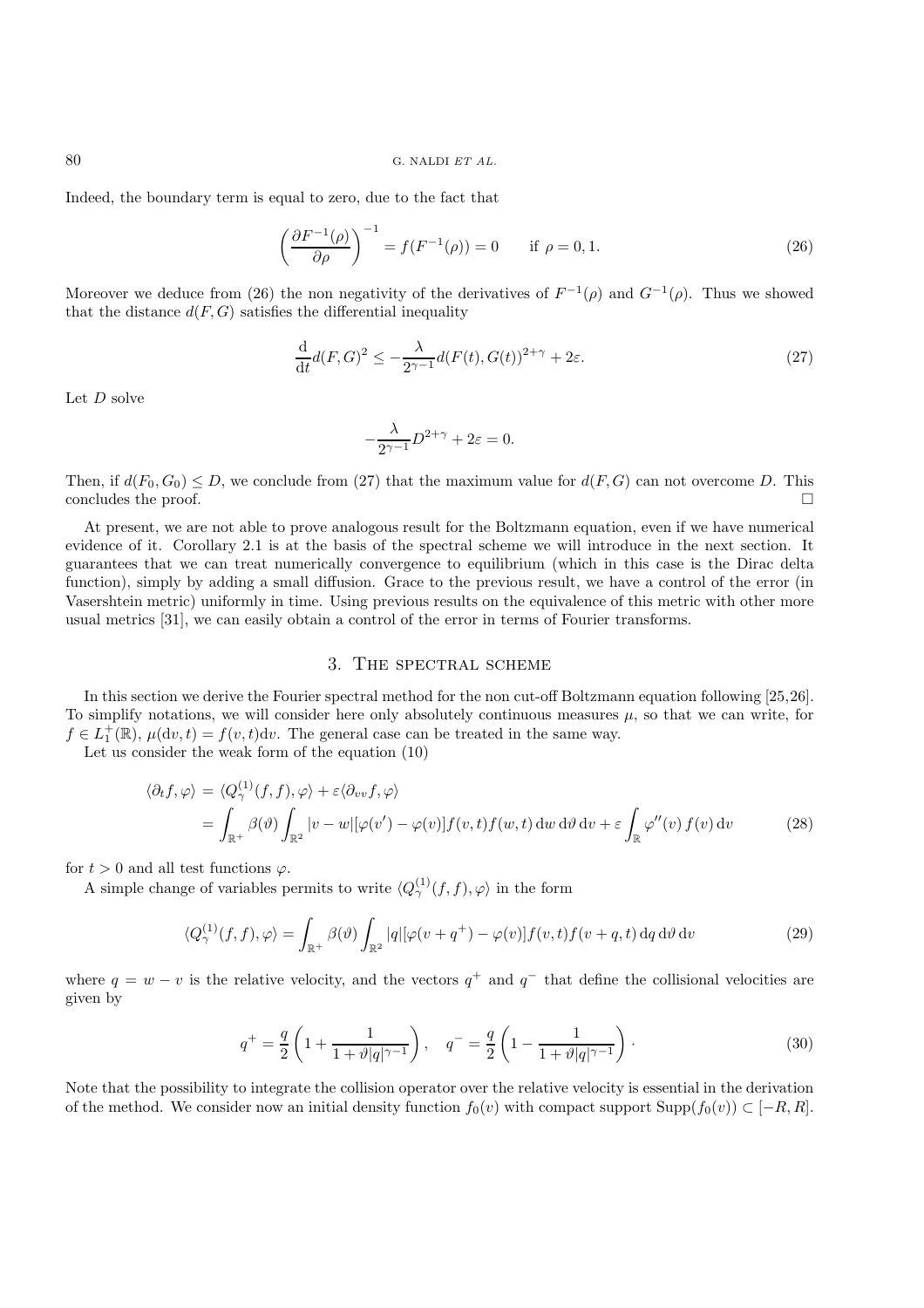Then for  $\varepsilon = 0$  the solution to (10) has compact support for all later times. In fact by (3), if  $|v|, |w| \le R$ 

$$
|v'| \le \frac{1}{2}|v|(1+h) + \frac{1}{2}|w|(1-h) \le R,
$$

and similarly  $|w'| \leq R$ . In addition  $|q|, |q^+|, |q^-| \leq 2R$ , thus we have the following:

- **Lemma 3.1.** *If the function*  $f(v,t)$  *is such that*  $\text{Supp}(f(v,t)) \subset [-R, R]$  *then*
- $(i)$  Supp  $(Q_\gamma^{(1)}(f,f)(v,t)) \subset [-R,R],$ *(ii)*

$$
\langle Q_{\gamma}^{(1)}(f,f),\varphi\rangle = \int_{\mathbb{R}^{+}} \beta(\vartheta) \int_{|v| \leq R} \int_{|q| \leq 2R} |q| [\varphi(v+q^{+}) - \varphi(v)] f(v,t) f(v+q,t) \, \mathrm{d}q \, \mathrm{d}\vartheta \, \mathrm{d}v \tag{31}
$$

with 
$$
v + q^+, v + q \in [-3R, 3R]
$$
.

**Remark 3.2.** The previous results shows that for compactly supported functions  $f$  in order to evaluate  $Q_{\gamma}^{(1)}(f,f)$  by a spectral method without aliasing error we can consider the density function f restricted on the interval  $[-2R, 2R]$ , and extend it by periodicity to a periodic function on  $[-2R, 2R]$ . Clearly whenever  $\epsilon \neq 0$ aliasing errors are unavoidable for  $t > 0$ .

To simplify the notation let us take  $2R = \pi$ . The approximate function  $f_N$  is represented as the truncated Fourier series

$$
f_N(v) = \sum_{k=-N}^{N} \hat{f}_k e^{ikv},
$$
\n(32)

$$
\hat{f}_k = \frac{1}{(2\pi)} \int_{|v| \le \pi} f(v) e^{-ikv} dv.
$$
\n(33)

Hence, taking  $f = f_N$  and  $\varphi = e^{-ikv}$  for  $k = -N, \ldots, N$  we have

$$
\int_{|v| \le \pi} \left[ \partial_t f_N - Q_\gamma(f_N, f_N) - \varepsilon \partial_{vv} f_N \right] e^{-ikv} dv = 0.
$$
\n(34)

By substituting expression (32) in (34) we get a set of ordinary differential equations for the Fourier coefficients [11]

$$
\partial_t \hat{f}_k = \sum_{\substack{l,m=-N\\l+m=k}}^N \hat{f}_l \, \hat{f}_m \hat{\beta}(l,m) - \varepsilon k^2 \hat{f}_k, \quad k = -N, \dots, N,\tag{35}
$$

where the *Boltzmann kernel modes*  $\hat{\beta}(l,m)$  are given by

$$
\hat{\beta}(l,m) = \int_{\mathbb{R}^+} d\vartheta \,\beta(\vartheta) \int_{|q| \le \pi} |q| \left[ \cos(lq^+ - mq^-) - \cos(lq) \right] \,dq. \tag{36}
$$

In fact, by evaluating (31) for  $\varphi = e^{-ikv}$  and  $f = f_N$ , one obtains

$$
\hat{\beta}(l,m) = \int_{\mathbb{R}^+} d\vartheta \,\beta(\vartheta) \int_{|q| \le \pi} |q| \left[ e^{-ikq^+} - 1 \right] e^{ilq} dq \tag{37}
$$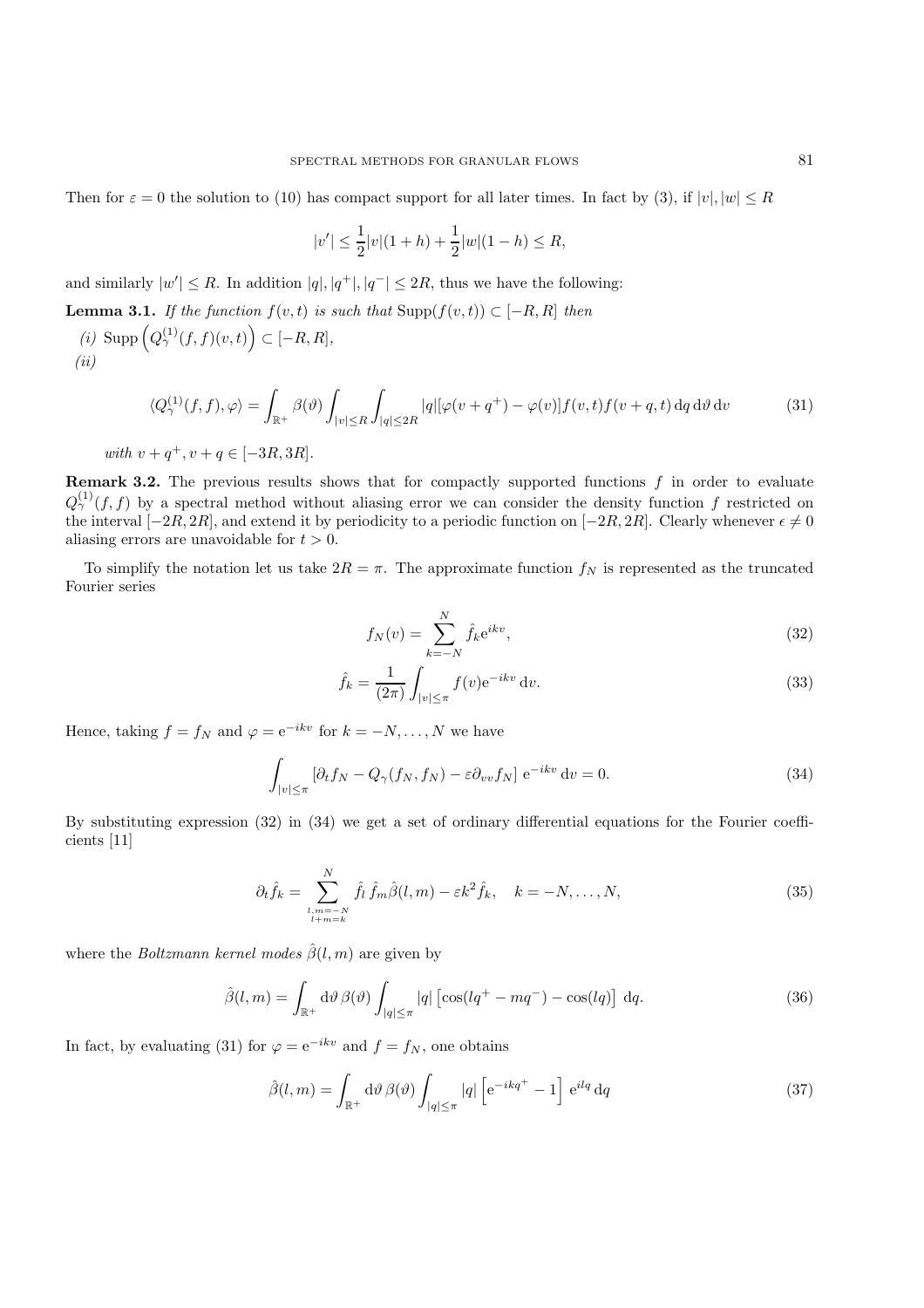and (36) follows by using the parities of the trigonometric functions. Note that (36) is a real quantity completely independent on the argument v, depending just on the particular kernel structure.

In practice all the informations characterizing the kinetic equation are now contained in the kernel modes. Clearly, these quantities can be computed in advance and then stored in a two dimensional matrix of size 2N. In a similar way we can derive a symmetrized form for the kernel modes

$$
\hat{\beta}(l,m) = \frac{1}{2} \int_{\mathbb{R}^+} d\vartheta \, \beta(\vartheta) \int_{|q| \le \pi} |q| \left[ \cos(lq^+ - mq^-) + \cos(mq^+ - lq^-) - \cos(mq) - \cos(lq) \right]. \tag{38}
$$

Thanks to (38) the effective number of kernel modes that need to be computed and stored for the implementation of the method is reduced in practice since

$$
\hat{\beta}(l,m) = \hat{\beta}(m,l) = \hat{\beta}(-l,-m). \tag{39}
$$

Note that in the case  $\gamma = 1$ , expression (36) for  $\hat{\beta}(l,m)$  simplifies as

$$
\hat{\beta}(l,m) = \pi^2 \int_{\mathbb{R}^+} d\vartheta \, \beta(\vartheta) \left[ 2 \operatorname{Sinc}(p\pi) - \operatorname{Sinc}\left(\frac{p\pi}{2}\right)^2 - 2 \operatorname{Sinc}(l\pi) + \operatorname{Sinc}\left(\frac{l\pi}{2}\right)^2 \right],
$$

where  $p = ((l - m) + (l + m)h)/2$  and  $Sinc(x) = sin(x)/x$ .

Finally we can rewrite scheme (35) as

$$
\partial_t \hat{f}_k = \sum_{m=-N}^N \hat{f}_{k-m} \hat{f}_m \hat{\beta}(l,m) - \varepsilon k^2 \hat{f}_k, \quad k = -N, \dots, N. \tag{40}
$$

In the previous expression we assume that the Fourier coefficients are extended to zero for  $|k| > N$ . The evaluation of (40) requires exactly  $O(N^2)$  operations which is smaller than the cost of a standard method based on N parameters for f in the velocity space since we gain the integration over the variable  $\vartheta$ . Thus the straightforward evaluation of (40) is slightly less expensive than a usual discrete-velocity algorithm.

**Remark 3.3.** By construction the spectral method preserves the mass, whereas momentum and energy are approximated with spectral accuracy if the solution is smooth. We refer to [26] for a more detailed discussion on these topics.

## 4. Numerical quasi-elastic limit

By Definition 2.1, the quasi elastic limit is obtained by letting the collisions to be elastic, that is  $h = 1$ . To this end, consider that, by Taylor expansion

$$
\cos(lq^+ - mq^-) - \cos(lq) = (l+m)q^- \sin(lq) - \frac{(l+m)^2}{2}(q^-)^2 \cos(lq) - \frac{(l+m)^3}{6}(q^-)^3 \sin\left[lq + \mu(l+m)q^-\right] \tag{41}
$$

for some  $0 \leq \mu \leq 1$ . Analogous expression for the other difference in (38). Next, by expanding  $q^-$  in powers of  $\vartheta$ , we get,

$$
q^{-}(\vartheta) = \frac{q}{2} \left[ \vartheta |q|^{\gamma - 1} - \left( \vartheta |q|^{\gamma - 1} \right)^2 + \left( \vartheta |q|^{\gamma - 1} \right)^3 \right] + O\left(\vartheta^4\right). \tag{42}
$$

Hence we can write

$$
\hat{\beta}(l,m) = \hat{\beta}_0(l,m) \int_{\mathbb{R}^+} d\vartheta \, \vartheta \beta(\vartheta) + \hat{\beta}_1(l,m) \int_{\mathbb{R}^+} d\vartheta \, \beta(\vartheta) \vartheta^2 + \hat{\beta}_2(l,m) \int_{\mathbb{R}^+} d\vartheta \, \beta(\vartheta) \vartheta^3 + \dots,
$$
\n(43)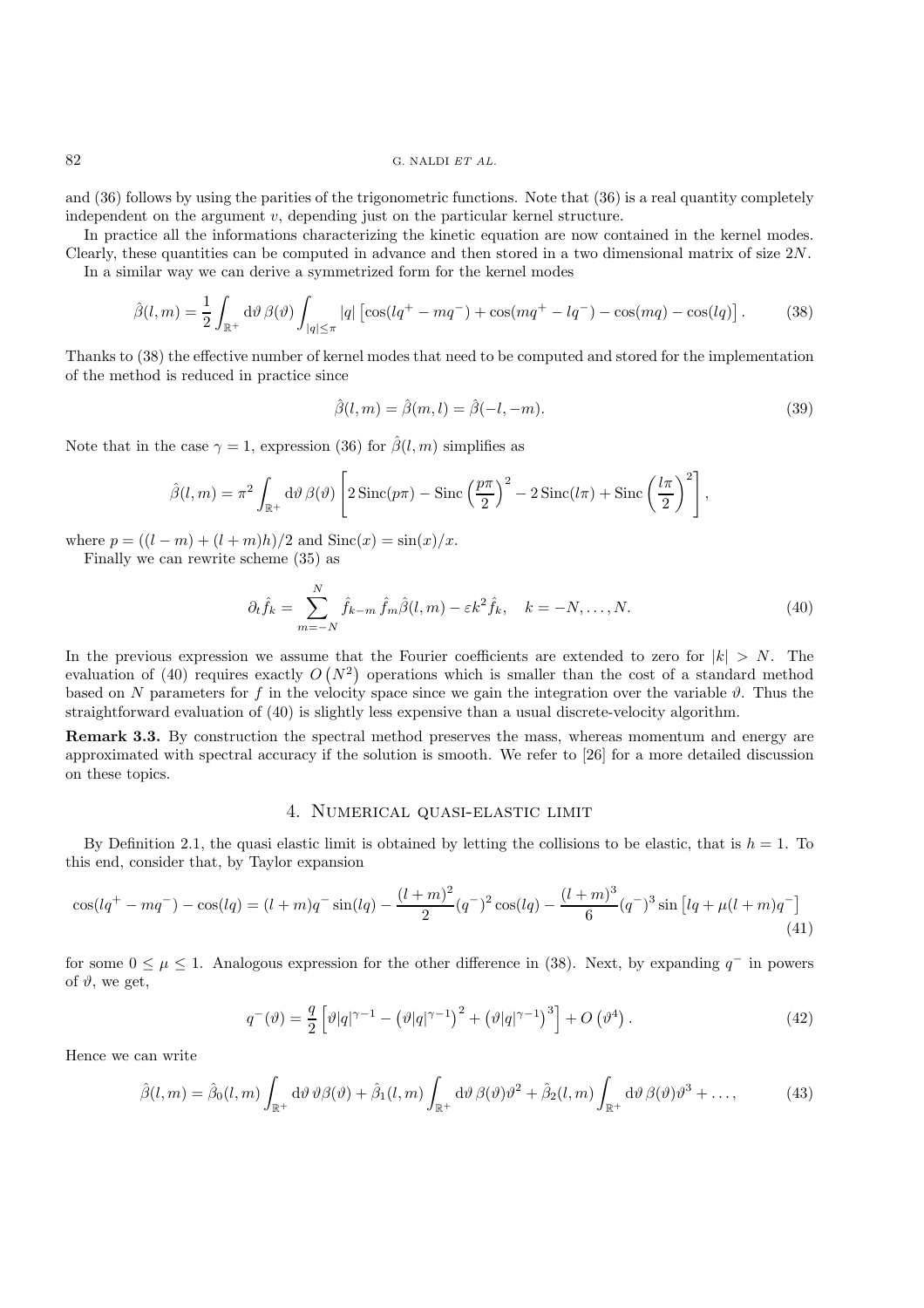where we defined

$$
\hat{\beta}_0(l,m) = \frac{l+m}{4} \int_{|q| \le \pi} |q|^\gamma q \left[ \sin(lq) + \sin(mq) \right] \, dq,\tag{44}
$$

$$
\hat{\beta}_1(l,m) = -\frac{l+m}{4} \int_{|q| \le \pi} |q|^{2\gamma - 1} q \left[ \sin(lq) + \sin(mq) \right] dq \n- \frac{(l+m)^2}{16} \int_{|q| \le \pi} |q|^{2\gamma + 1} \left[ \cos(lq) + \cos(mq) \right] dq,
$$
\n(45)

$$
\hat{\beta}_2(l,m) = \frac{l+m}{4} \int_{|q| \le \pi} |q|^{3\gamma - 2} q \left[ \sin(lq) + \sin(mq) \right] dq
$$

$$
+ \frac{(l+m)^2}{8} \int_{|q| \le \pi} |q|^{3\gamma} \left[ \cos(lq) + \cos(mq) \right] dq
$$

$$
- \frac{(l+m)^3}{96} \int_{|q| \le \pi} |q|^{3\gamma} q \left[ \sin(lq) + \sin(mq) \right] dq,
$$
(46)

and in a similar way we can compute the higher order terms. Let us remark here that the coefficients  $\hat{\beta}_1(l,m)$ represent, in the quasi elastic limit procedure, the (second order) diffusion approximation to the Boltzmann equation.

Let us now apply the same procedure to the nonlinear friction equation (10),  $i = 2$ . Changing variable into (15) we obtain

$$
\frac{\mathrm{d}}{\mathrm{d}t} \int_{\mathbb{R}} \varphi(v) f(v, t) \, \mathrm{d}v = \frac{\lambda}{4} \int_{\mathbb{R}^2} |q|^\gamma q \left[ \varphi'(v) - \varphi'(v+q) \right] f(v, t) f(v+q, t) \, \mathrm{d}v \, \mathrm{d}q. \tag{47}
$$

As before, if the initial density  $f_0$  is such that  $\text{Supp}(f_0(v)) \subset [-\pi, \pi]$ , (47) reduces to

$$
\frac{\mathrm{d}}{\mathrm{d}t} \int_{\mathbb{R}} \varphi(v) f(v, t) \, \mathrm{d}v = \frac{\lambda}{4} \int_{|v| \le \pi} \mathrm{d}v \int_{|q| \le \pi} |q|^\gamma q \left[ \varphi'(v) - \varphi'(v+q) \right] f(v, t) f(v+q, t) \, \mathrm{d}q,\tag{48}
$$

with  $v, v + q \in [-\pi, \pi]$ . Evaluating (48) for  $\varphi = e^{-ikv}$  and  $f = f_N$ , we get

$$
\int_{|v| \le \pi} dv \int_{|q| \le \pi} |q|^\gamma q \left[ \frac{d}{dv} e^{-ikv} - \frac{d}{dv} e^{-ik(v+q)} \right] f_N(v,t) f_N(v+q,t) dq =
$$
  

$$
-ik \int_{|v| \le \pi} e^{-ikv} dv \int_{|q| \le \pi} |q|^\gamma q \left[ 1 - e^{-ikq} \right] f_N(v,t) f_N(v+q,t) dq.
$$

Hence we obtain

$$
\partial_t \hat{f}_k = -i \frac{k\lambda}{4} \sum_{\substack{l+m=k\\l,m=-N}}^N \hat{f}_l \hat{f}_m \int_{|q| \le \pi} |q|^\gamma q \left[ e^{imq} - e^{-ilq} \right] dq
$$

$$
= \frac{k\lambda}{4} \sum_{\substack{l+m=k\\l,m=-N}}^N \hat{f}_l \hat{f}_m \int_{|q| \le \pi} |q|^\gamma q \left[ \sin(lq) + \sin(mq) \right] dq.
$$
(49)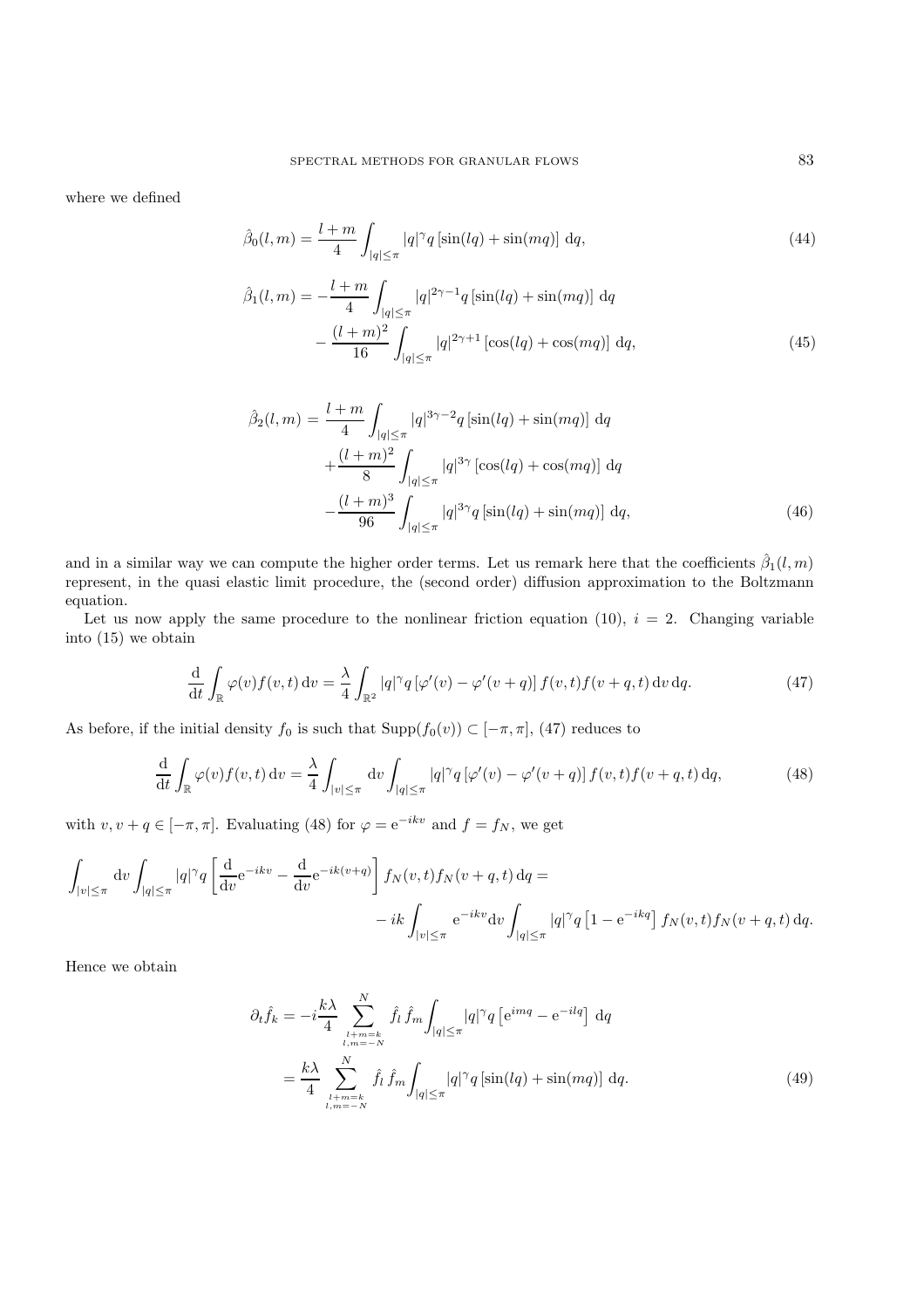Finally, by substituting expression (44) into (49), from (48) we get for the nonlinear friction equation the set of ordinary differential equations for the Fourier coefficients

$$
\partial_t \hat{f}_k = \sum_{\substack{l+m=k\\l,m=-N}}^N \hat{f}_l \hat{f}_m \hat{\beta}_{\infty}(l,m), \quad k = -N, \dots, N \tag{50}
$$

where, in (50)

$$
\hat{\beta}_{\infty}(l,m) = \lambda \hat{\beta}_0(l,m). \tag{51}
$$

Let us consider a sequence  $(\beta_n(\vartheta))_{n>1}$ , of rate functions concentrating to zero in the sense of Definition 2.1, and let us define  $\hat{\beta}_n(l,m)$  to be the kernel modes of the Boltzmann equation with kernel  $\beta_n$ , that is

$$
\hat{\beta}_n(l,m) = \hat{\beta}_0(l,m) \int_{\mathbb{R}^+} d\vartheta \, \vartheta \beta_n(\vartheta) + \hat{\beta}_1(l,m) \int_{\mathbb{R}^+} d\vartheta \, \vartheta^2 \beta_n(\vartheta) + \hat{\beta}_2(l,m) \int_{\mathbb{R}^+} d\vartheta \, \vartheta^3 \beta_n(\vartheta) + \dots \tag{52}
$$

Passing to the limit in (52), we obtain:

**Theorem 4.1.** *Let*  $\hat{\beta}_n(l,m)$  *be the kernel modes of the Boltzmann equation with kernel*  $\beta_n(\vartheta)$ . If  $(\beta_n(\vartheta))_{n>1}$ *is a sequence of kernel functions concentrating to zero in the sense of Definition 2.1 we have*

$$
\lim_{n \to \infty} \hat{\beta}_n(l,m) = \hat{\beta}_{\infty}(l,m),
$$

*where*  $\hat{\beta}_{\infty}(l,m)$  *are the kernel modes of the nonlinear friction equation.* 

## 4.1. **Fast algorithms**

The final expression (50) is much simpler than the starting expression (35). It is possible to show [24, 27] that this simplification allows to compute the resulting final algorithm in only  $O(N \log N)$  instead of  $O(N^2)$ operations. Similarly, also the approximation defined by (52), that can be used to study numerically the behavior of the non cut-off Boltzmann equation when the collisions become inelastic, can be computed with only  $O(N \log N)$  operations.

We describe the method for the approximation defined by  $(52)$  which includes as a particular case the limiting friction equation.

To this aim we observe that expression (52) admits the decomposition

$$
\hat{\beta}(l,m) = \sum_{h=0}^{M} \int_{\mathbb{R}^+} d\vartheta \, \vartheta^{h+1} \beta_n(\vartheta) \left\{ \sum_{j=0}^{h} a_j (l+m) [b_j(l) + b_j(m)] \right\},\tag{53}
$$

where  $M = 0, 1, 2, ...$ 

Whenever this is possible the scheme can be evaluated through  $(M + 1)(M + 2)/2$  convolution sums for  $k = -N, \ldots, N$ 

$$
\partial_t \hat{f}_k = \sum_{h=0}^M \int_{\mathbb{R}^+} d\vartheta \, \vartheta^{h+1} \beta_n(\vartheta) \left\{ \sum_{j=0}^h a_j(k) \sum_{m=-N}^N \left[ \hat{f}_{k-m} b_j(k-m) \, \hat{f}_m + \hat{f}_m b_j(m) \hat{f}_{k-m} \right] \right\},
$$

and by standard transform methods each of these sums requires only  $O(N \log_2 N)$  operations. We refer the reader to [11] for further details.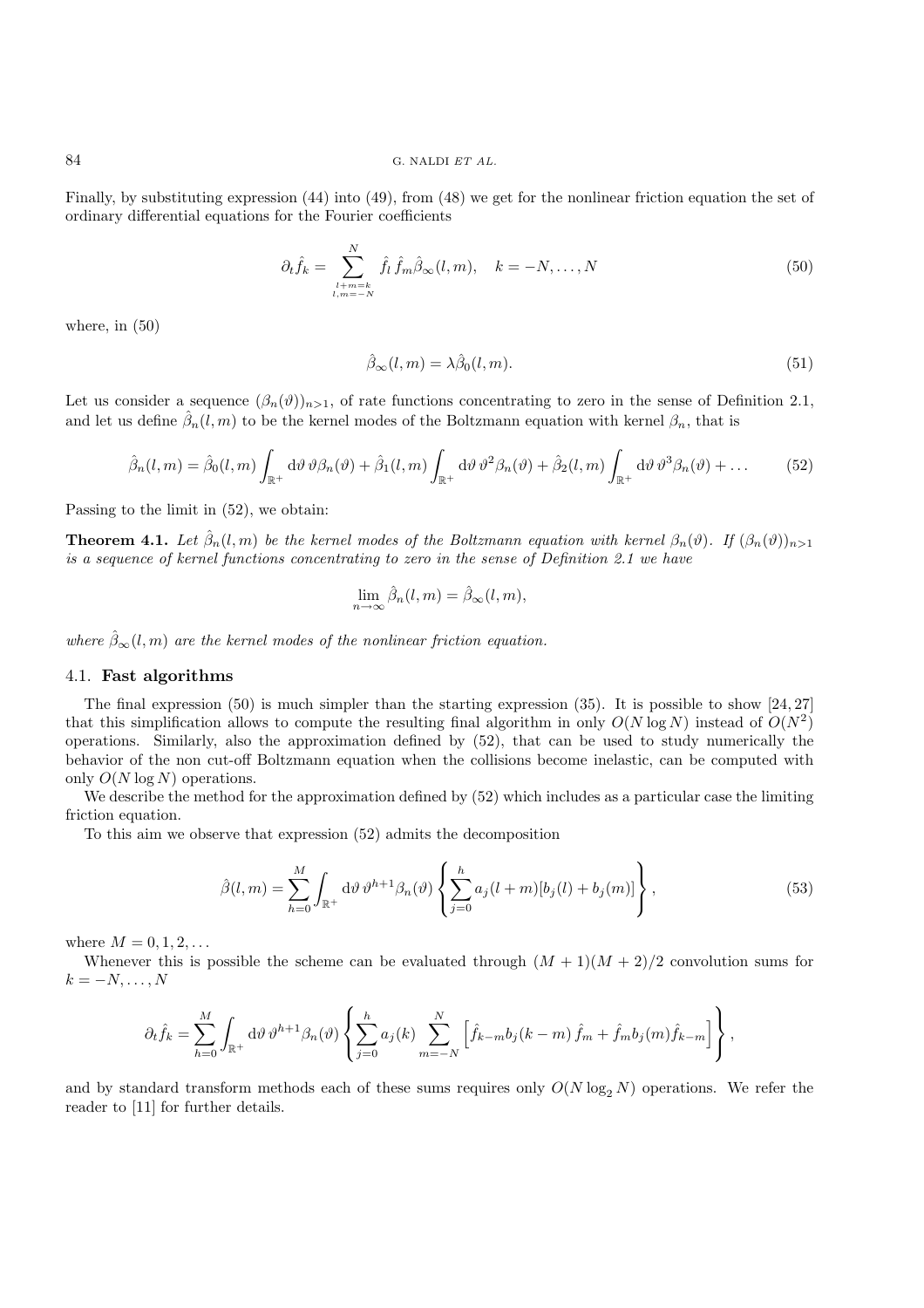**Remark 4.2.** In the original variables the expansion characterized by  $(52)$  corresponds to introduce an expansion of  $Q^{(1)}_{\gamma}(f,f)$  that involves derivatives of increasing order in the v variable (which in the spectral representation are given by powers of  $k = l+m$ ). Thus truncating expression (52) may originate unstable PDEs approximations of the Boltzmann equation. Numerical experiments indicate that instabilities occur for  $M = 2$ . Thus in all our numerical tests we will consider only the case  $M = 1$ . A different kind of expansion with better stability property has been studied in [24].

#### 5. Numerical results

In this section we present some numerical results in the space homogeneous case which confirm the previous analysis. Since we are interested only in checking the accuracy of our schemes with respect to the variable  $v$ the error in  $t$  has been neglected. This can be achieved either using very small time steps or a suitably high order time discretization. In all our computations we used a fourth order Runge-Kutta method. Note that we do not advocate the use of such time integrator to solve these equations in practical applications. We address the interested reader to [16] and the references therein for some recent advances on this topic.

We have considered the sequence of kernel functions

$$
\beta_n(\vartheta) = \frac{ne^{-n\vartheta}}{\vartheta}, \qquad \vartheta \in [0, \infty].
$$
\n(54)

Thus we obtain in (52)

$$
\int_{\mathbb{R}^+} \beta_n(\vartheta) \, \vartheta^k \, \mathrm{d}\vartheta = \frac{(k-1)!}{n^{k-1}}, \quad k = 1, 2, \dots
$$

and hence  $\lambda = 1$ .

The initial data is the sum of two Gaussian distribution

$$
f(v,0) = \exp(-(2v+2)^2) + \exp(-(2v-2)^2),
$$

with  $v \in [-\pi, \pi]$ . The final integration time is  $t_f = 8$ .

We denote with SM the spectral method given by (35) and (36) taking  $\beta(\vartheta) = \beta_1(\vartheta)$  in (54), and with  $FM_0$ and FM<sub>1</sub> the fast spectral methods characterized by (35) and (52) truncated to the term  $\hat{\beta}_0$  and  $\hat{\beta}_1$  respectively. Clearly  $FM_1 \rightarrow FM_0$  in the grazing collision limit  $n \rightarrow \infty$ , where  $FM_0$  does not depend on n and corresponds to scheme (50) for the limiting friction equation. Since the solution is symmetric in  $v$  all the spectral methods are conservative in both mass and mean velocity.

## 5.1. **Test 1**

In the first test case we report the numerical results obtained for  $\gamma = 1$  (*i.e.* the restitution coefficient does not depend on the relative velocity). This test is used to check the spectral accuracy of the method and to study the different behavior with respect to  $\varepsilon$ .

In Figure 1 we report the time evolution of the distribution function for  $\varepsilon = 0$  and  $\varepsilon = 0.1$  with  $N = 64$ modes.

The decay of the energy in time together with the final solution at  $t_f = 8$  is reported in Figure 2. The different concentration of the distribution function is evident. For larger times in the case  $\varepsilon = 0$  the spectral method starts to oscillate since the equilibrium state is  $\delta(v)$  and a very fine grid is required to approximate the spike at  $v = 0$ . At variance, one should choose  $\varepsilon > 0$  as a numerical viscosity in order to eliminate the spurious oscillations and to approximate the spike through a smooth function.

In Table 1 we report the relative error norms of the error at time  $t = 0.5$  obtained with the spectral method for  $N = 8$ ,  $N = 16$  and  $N = 32$ . The 'exact' reference solution has been computed with  $N = 64$ . The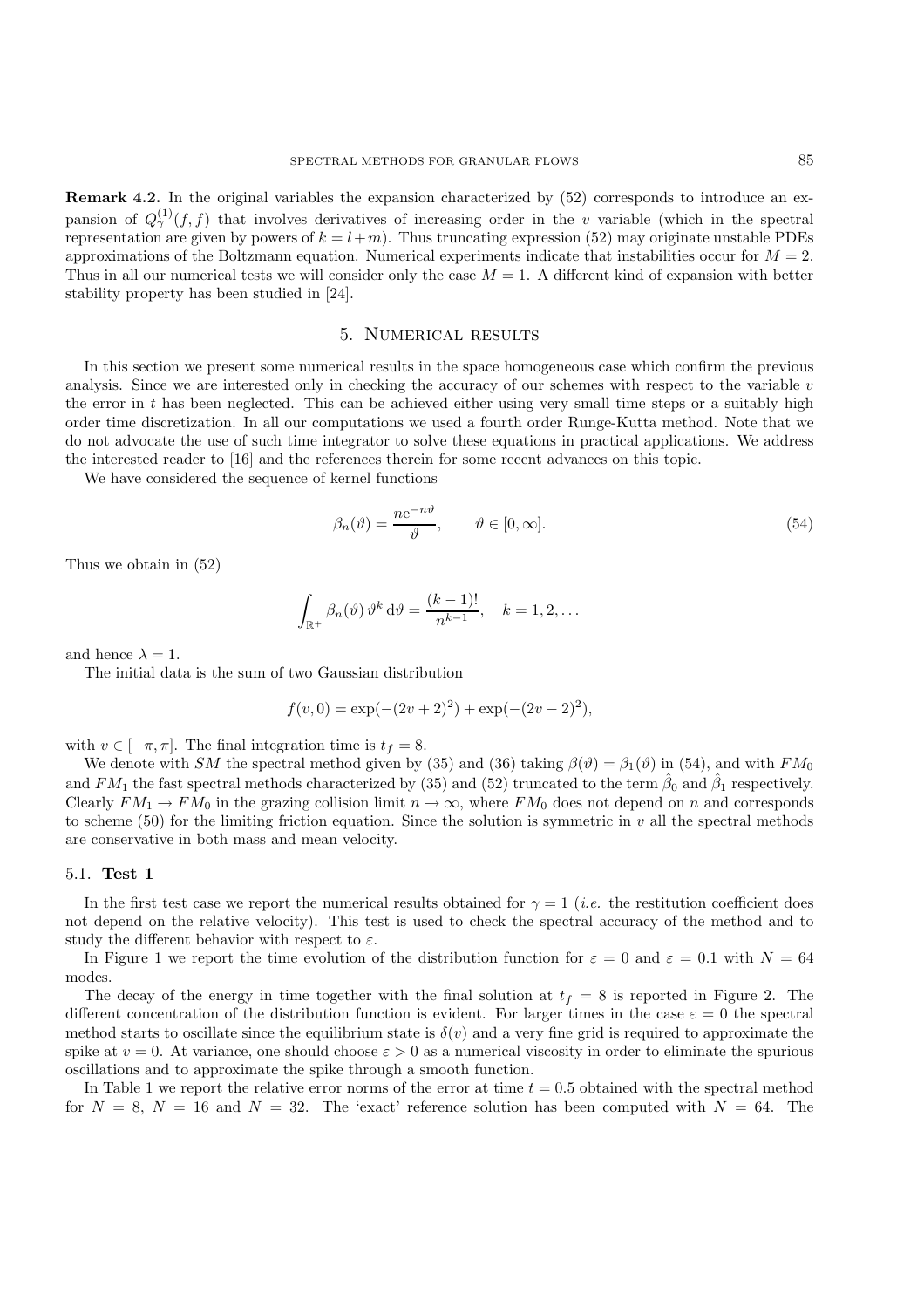

FIGURE 1. Boltzmann equation: time evolution of the distribution function for  $N = 64$  and  $\varepsilon = 0$  (left),  $\varepsilon = 0.01$  (right).



FIGURE 2. Boltzmann equation: time evolution of the energy (left) and distribution function at  $t = 8$  (right) for  $N = 64$  and  $\varepsilon = 0$  ( $\times$ ),  $\varepsilon = 0.01$  ( $\circ$ ).

convergence rate in the  $L_1$ -norm is about 11.7 when we pass from 8 to 16 modes. The error with  $N = 32$  modes is of order 10−<sup>8</sup> which was the tolerance used in the computation of the kernel modes. In the last column the total CPU time in seconds for a single evaluation of the collision integral is reported. Similar convergence rates are obtained also for  $\varepsilon \neq 0$ .

#### 5.2. **Test 2**

Next we consider the variable restitution coefficient case taking  $\gamma = 6/5$  that corresponds to the variable coefficient restitution case. This exponent comes out considering in the Boltzmann equation a granular gas composed by viscoelastic spheres [28]. To this exponent corresponds a time-decay of the temperature of order  $t^{-5/3}$ . This test is used to study the numerical grazing collision limit passage.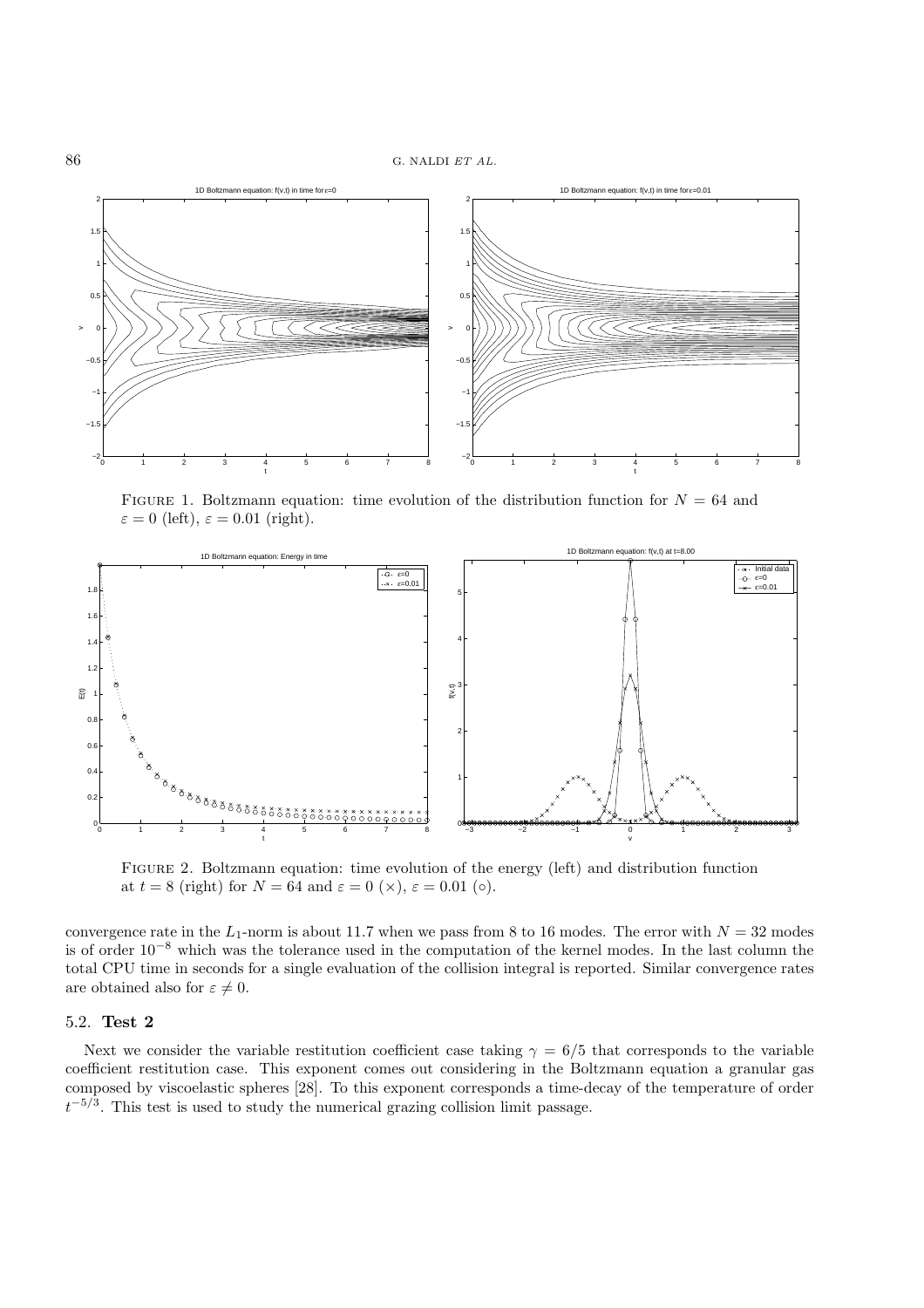TABLE 1. Relative error norms at time  $t = 0.5$  and CPU-time for scheme SM with  $\gamma = 1$ .

| SM | $L_1$                                     | $L_{\infty}$ | $\mathcal{L}_{2}$ | CPU time  |
|----|-------------------------------------------|--------------|-------------------|-----------|
|    | $N = 8$ 3.988e-003 2.559e-003 3.017e-003  |              |                   | $0.012$ s |
|    | $N = 16$ 1.153e-006 4.678e-007 7.922e-007 |              |                   | $0.027$ s |
|    | $N = 32$ 8.217e-008 8.547e-008 7.745e-008 |              |                   | $0.084$ s |



FIGURE 3. Inelastic collision limit: time evolution of the distribution function for  $n =$ 3, 5, 10, 100 with  $N = 64$  and  $\gamma = 6/5$  obtained with scheme SM.

To this aim we consider scheme  $SM$  and scheme  $FM_1$  for different values of n. Note however that the coefficients for scheme  $SM$  need to be recomputed for each value of n.

The sequence of images in Figures 3 and 4 shows the grazing limit process for  $n = 3, 5, 10, 100$  at time  $t = 2$ and with  $N = 64$ . During the simulations the fast solver has been approximatively 26 times faster then the standard spectral scheme.

The different concentration behavior for various  $n$  appears clearly. As expected good agreement between the two schemes is observed for large values of  $n (n = 10, 100)$  whereas for small  $n (n = 3, 5)$  deviations between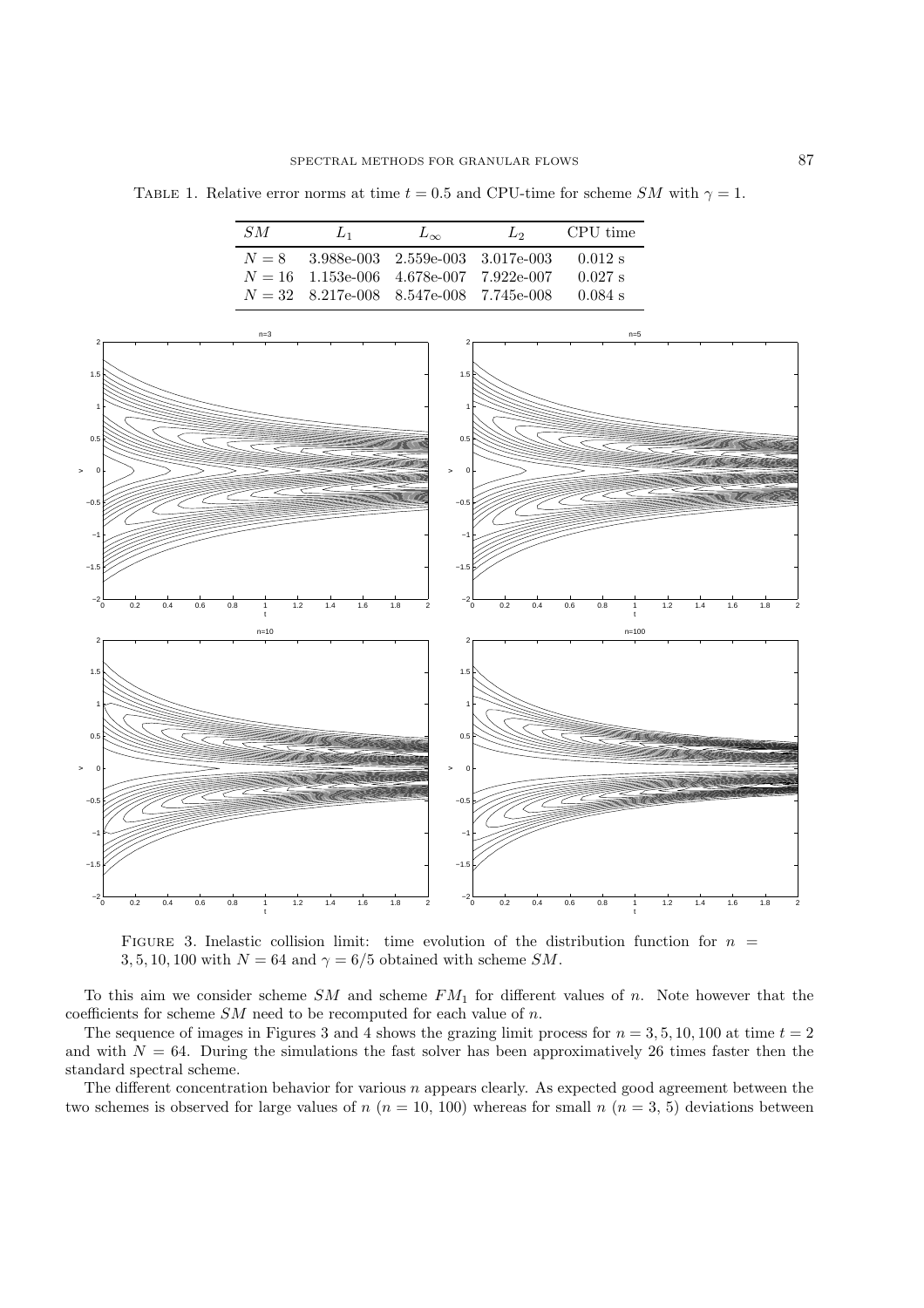

FIGURE 4. Inelastic collision limit: time evolution of the distribution function for  $n =$ 3, 5, 10, 100 with  $N = 64$  and  $\gamma = 6/5$  obtained with the fast scheme  $FM_1$ .

 $SM$  and  $FM<sub>1</sub>$  are observed. This confirms the validity of scheme  $FM<sub>1</sub>$  for computation regimes close to the quasi-elastic limit.

In Table 2 we report the relative  $L_1$  error norms and convergence rates at  $t = 0.25$  for scheme  $FM_1$ . We omit for brevity the accuracy table of scheme SM which qualitatively confirms the results of Table 1. Spectral accuracy independently of  $n$  can be observed, although there is a slight deterioration of the error for large values of n. Aliasing occur for  $n = 3$  and  $n = 5$  due to the diffusive nature of the approximation and this is the main reason of error when we pass from  $N = 32$  to  $N = 64$  modes. Here the coefficients  $\hat{\beta}_0$  and  $\hat{\beta}_1$  have been computed with a tolerance of  $10^{-10}$ . Note that for  $N = 8$  the method is about 4 times faster than the corresponding spectral scheme. The gain increases to a factor 7 for  $N = 16$  and a factor 14 for  $N = 32$ .

#### 5.3. **Test 3**

The last test case consider the limiting friction equation with  $\gamma = 1, -1$ . Finite time extinction of the solution has been proven in the case  $\gamma < 0$ . Thus we consider the long time behavior for scheme FM<sub>0</sub> using a fine grid with  $N = 1024$  and a small numerical viscosity  $\varepsilon = 10^{-3}$ . The solution at time  $t = 2$  together with the energy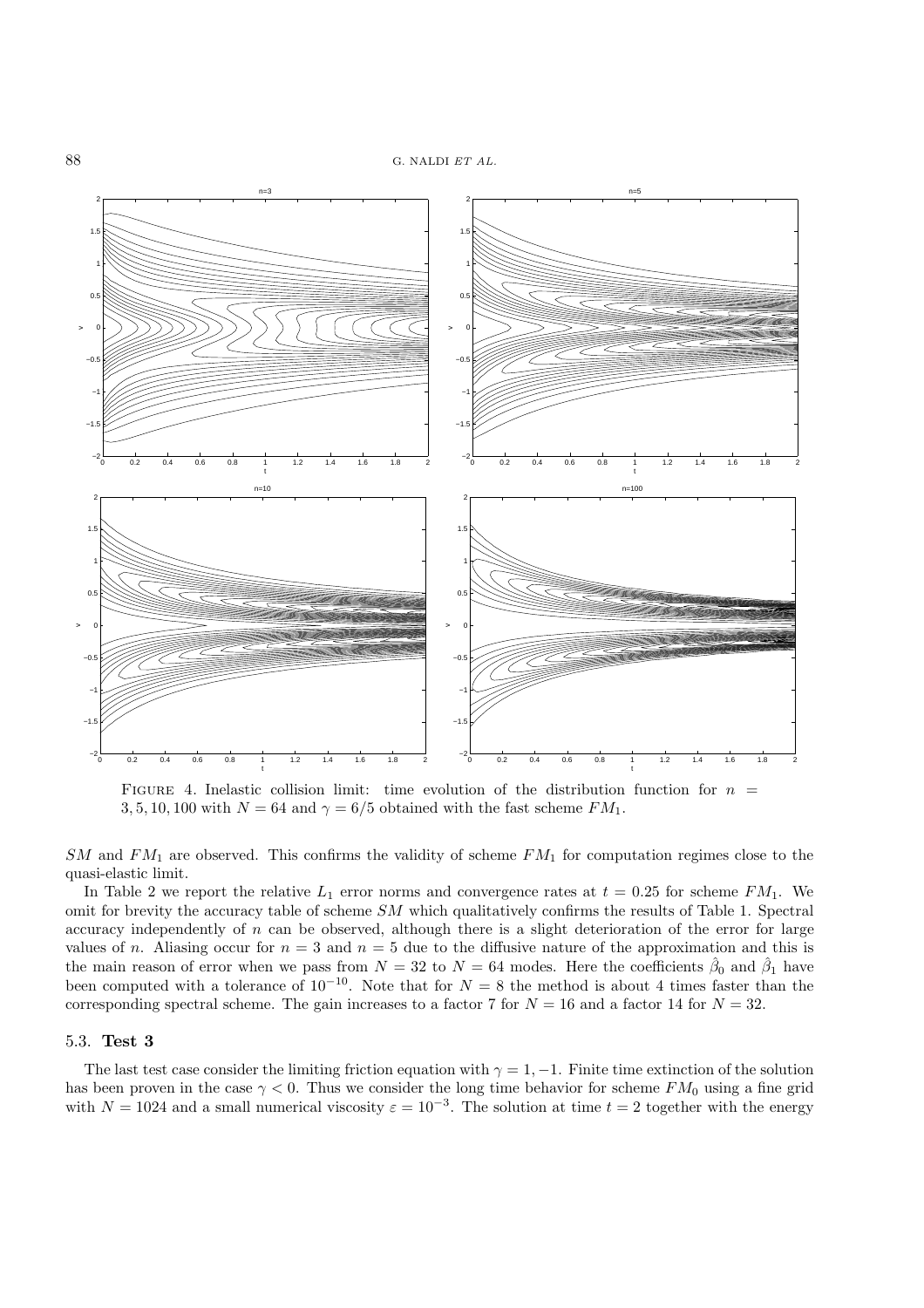TABLE 2. Relative  $L_1$  error norms at time  $t = 0.5$  and CPU-time for scheme  $FM_1$  with  $\gamma = 6/5$ .

| $FM_1$ | $n=3$                                                | $n=5$ | $n = 10$ $n = 100$ CPU time |            |
|--------|------------------------------------------------------|-------|-----------------------------|------------|
|        | $N = 8$ 1.656e-002 6.611e-002 8.368e-002 2.663e-001  |       |                             | $-0.003$ s |
|        | $N = 16$ 6.331e-006 1.098e-003 1.276e-003 1.785e-002 |       |                             | $0.004$ s  |
|        | $N = 32$ 3.733e-009 3.614e-008 9.062e-007 3.516e-005 |       |                             | 0.006 s    |
|        | $N = 64$ 3.349e-009 3.633e-008 1.674e-010 2.602e-010 |       |                             | $0.012$ s  |



Figure 5. Friction equation: time evolution of the energy (left) and distribution function for the friction equation at  $t = 2$  (right) for  $N = 1024$  and  $\varepsilon = 10^{-3}$  with  $\gamma = 1$  (dotted line),  $\gamma = -1$  (continuous line).

plot in the same time interval is shown in Figure 5. The final energy is of order  $10^{-1}$  for  $\gamma = 1$  and  $10^{-2}$  for  $\gamma = -1.$ 

## 6. Conclusions

In this paper we have studied Fourier spectral methods that allow a numerical passage from a Boltzmann equation for driven granular media to the friction equation in the quasi-elastic collision limit. This permits to show that in the small quasi-elastic limit the methods provide a consistent discretization of the limiting friction equation. Approximate formulas that give intermediate asymptotics of the Boltzmann kernel modes and that can be evaluated with fast algorithms have been also derived. Finally, uniform spectral accuracy of the methods with respect to the grazing collision parameter has been given numerically and numerical evidence of the finite time extinction phenomena has been obtained.

*Acknowledgements*. Financial supports both from the TMR project "Asymptotic Methods in Kinetic Theory", No. ERBFR-MXCT 970157, funded by the EC., and from the Italian MURST, project "Mathematical Problems in Kinetic Theories" are gratefully acknowledged.

## **REFERENCES**

- [1] D. Benedetto, E. Caglioti and M. Pulvirenti, A kinetic equation for granular media. *Math. Mod. Numer. Anal.* **31** (1997) 615–641.
- [2] D. Benedetto, E. Caglioti, J.A. Carrillo and M. Pulvirenti, A non maxwellian steady distribution for one-dimensional granular media. *J. Statist. Phys.* **91** (1998) 979–990.